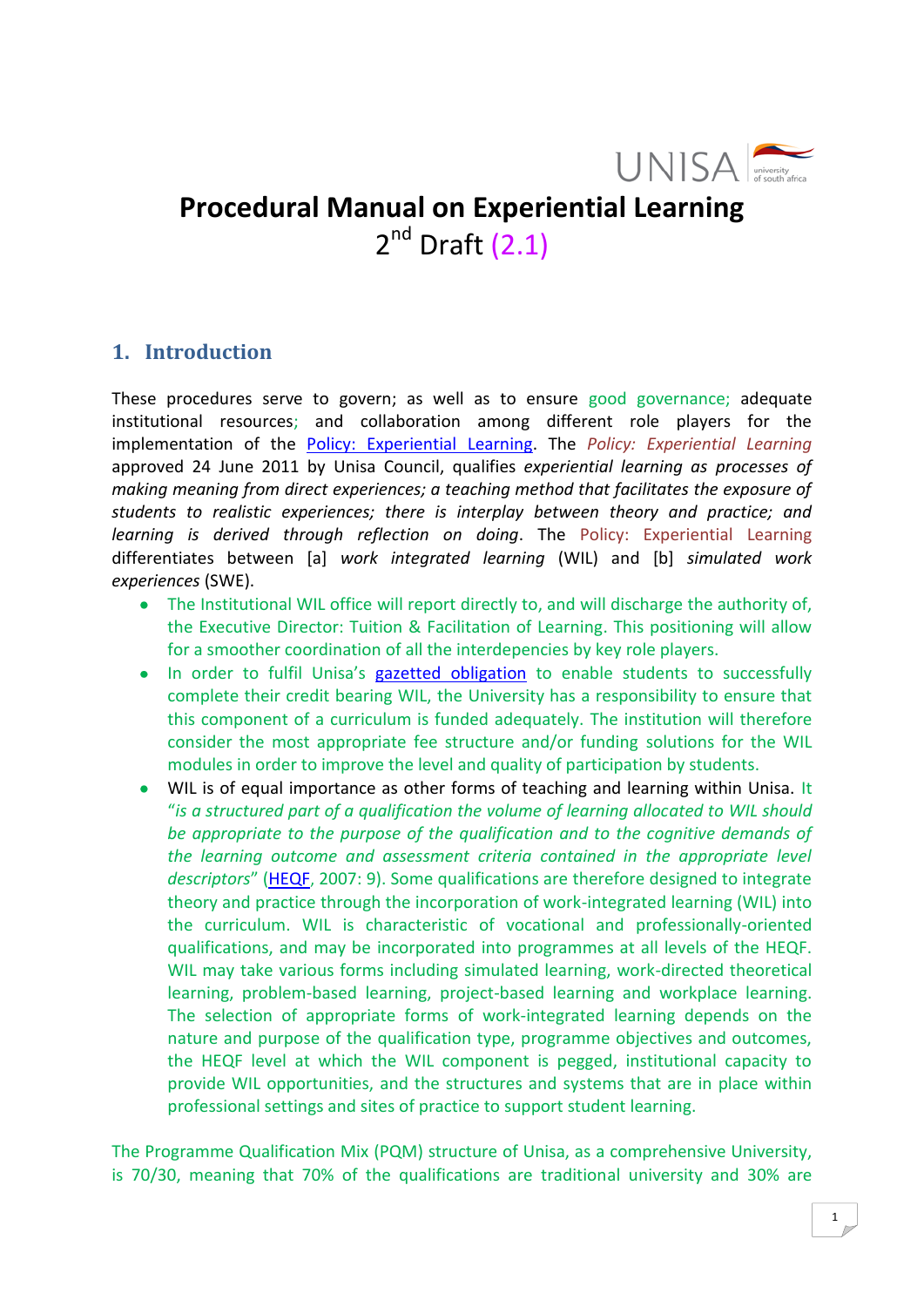vocational. This implies that 30% of the qualifications offered should carry a WIL module. Colleges need to think of this in terms of the growth aspect and will need to identify where and how experiential learning needs to be incorporated in the modules offered.

# <span id="page-1-0"></span>**2. Table of Contents**

| 1. |      |                                                                                         |  |  |  |  |  |  |
|----|------|-----------------------------------------------------------------------------------------|--|--|--|--|--|--|
| 2. |      |                                                                                         |  |  |  |  |  |  |
| 3. |      |                                                                                         |  |  |  |  |  |  |
| 4. |      |                                                                                         |  |  |  |  |  |  |
|    | 4.1  |                                                                                         |  |  |  |  |  |  |
|    | 4.2  | The design, development and facilitation of simulated work experience (SWE) modules  10 |  |  |  |  |  |  |
|    | 4.3  |                                                                                         |  |  |  |  |  |  |
| 5. |      |                                                                                         |  |  |  |  |  |  |
| 6. |      |                                                                                         |  |  |  |  |  |  |
|    | 6.1  |                                                                                         |  |  |  |  |  |  |
|    | 6.2  |                                                                                         |  |  |  |  |  |  |
|    | 6.3  |                                                                                         |  |  |  |  |  |  |
|    | 6.4  |                                                                                         |  |  |  |  |  |  |
|    | 6.5  |                                                                                         |  |  |  |  |  |  |
|    | 6.6  |                                                                                         |  |  |  |  |  |  |
|    | 6.7  |                                                                                         |  |  |  |  |  |  |
|    | 6.7  |                                                                                         |  |  |  |  |  |  |
|    | 6.9  |                                                                                         |  |  |  |  |  |  |
|    | 6.10 |                                                                                         |  |  |  |  |  |  |
|    | 6.11 |                                                                                         |  |  |  |  |  |  |
| 7. |      |                                                                                         |  |  |  |  |  |  |
|    | 7.1  |                                                                                         |  |  |  |  |  |  |
|    | 7.2  |                                                                                         |  |  |  |  |  |  |
|    | 7.3  |                                                                                         |  |  |  |  |  |  |
|    | 7.4  |                                                                                         |  |  |  |  |  |  |
|    |      |                                                                                         |  |  |  |  |  |  |

# <span id="page-1-1"></span>**3. Glossary of acronyms/abbreviations**

| <b>CCM</b> | Department: Corporate Communication and Marketing |
|------------|---------------------------------------------------|
| <b>CHE</b> | Council on Higher Education                       |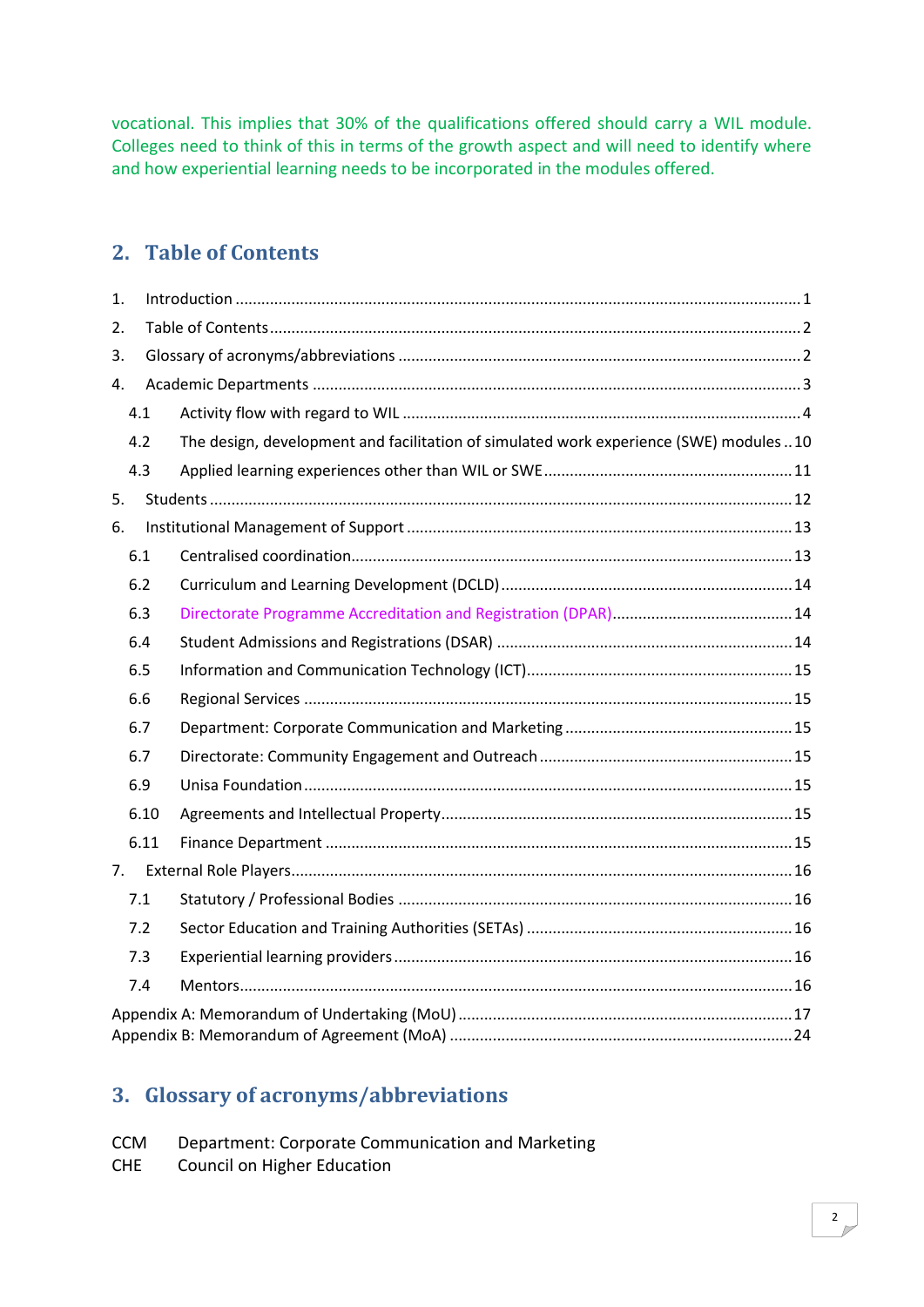- DCCAD Directorate: Counselling, Career & Academic Development
- DCLD Directorate: Curriculum and Learning Development
- DSAR Directorate: Student Admissions and Registrations
- ECSA Engineering Council of South Africa
- FTA Framework for the implementation of a team approach to curriculum and learning development
- HEQF Higher Education Qualifications Framework
- HPCSA Health Professions Council of South Africa
- ICT Information and Communication Technology
- PBL Problem-based learning
- PJBL Project-based learning
- PQM Programme Qualification Mix
- SAVC South African Veterinary Council
- SETA Sector Education and Training Authority
- SWE Simulated work experience
- WDTL Work-directed theoretical learning
- WIL Work integrated learning
- WPL Workplace learning

# <span id="page-2-0"></span>**4. Academic Departments**

The ultimate responsibility for teaching and learning rests within the relevant Colleges; Schools; Academic Departments; and in particular with the [academic and administrative](http://staff.unisa.ac.za/index.jsp?link=http://www.unisa.ac.za/cmsys/staff/default.asp?Cmd=ViewContent&ContentID=3304)  [staff responsible for WIL modules.](http://staff.unisa.ac.za/index.jsp?link=http://www.unisa.ac.za/cmsys/staff/default.asp?Cmd=ViewContent&ContentID=3304) However, various Unisa departments and directorates, collaborate in supporting academia towards serving Unisa's primary customers, namely students registered for qualifications that include WIL. The Council on [Higher Education](http://www.che.ac.za/) (CHE) advocates in the [Higher Education Monitor 12: Work-Integrated Learning: Good](http://www.che.ac.za/documents/d000217/)  [Practice Guide a typology of work-integrated learning,](http://www.che.ac.za/documents/d000217/) which in addition to the workplace learning (WPL) include three other teaching and learning modalities namely:

- Work-directed theoretical learning (WDTL)
- Problem-based learning (PBL)
- Project-based learning (PJBL)

The latter three do not require work placements or necessary direct work environment experience. The design or revision of all modules are done in accordance to Unisa's [FRAMEWORK for the implementation of a TEAM APPROACH](http://www.unisa.ac.za/cmsys/staff/contents/departments/tuition_policies/docs/FrameworkImplementTeamApproach_apprvSenate_17Mar10.pdf) to curriculum and learning development (FTA) in conjunction with Educational Consultants from the **Directorate:** [Curriculum and Learning Development](http://staff.unisa.ac.za/index.jsp?link=http://www.unisa.ac.za/cmsys/staff/default.asp?Cmd=ViewContent&ContentID=3154) (DCLD). These procedures will therefore not expand on these.

Academic staff members responsible for WIL manage the various aspects of WIL modules. The [imperative context](http://staff.unisa.ac.za/index.jsp?link=http://www.unisa.ac.za/cmsys/staff/default.asp?Cmd=ViewContent&ContentID=4837) and principles of good practice (7.2 of the Policy: Experiential Learning) for WIL espoused by the Council on Higher Education (CHE) in among others the [Criteria for Programme Accreditation](http://www.che.ac.za/documents/d000084/)—criteria 1 and 15; the [Criteria for Institutional](http://www.che.ac.za/documents/d000061/)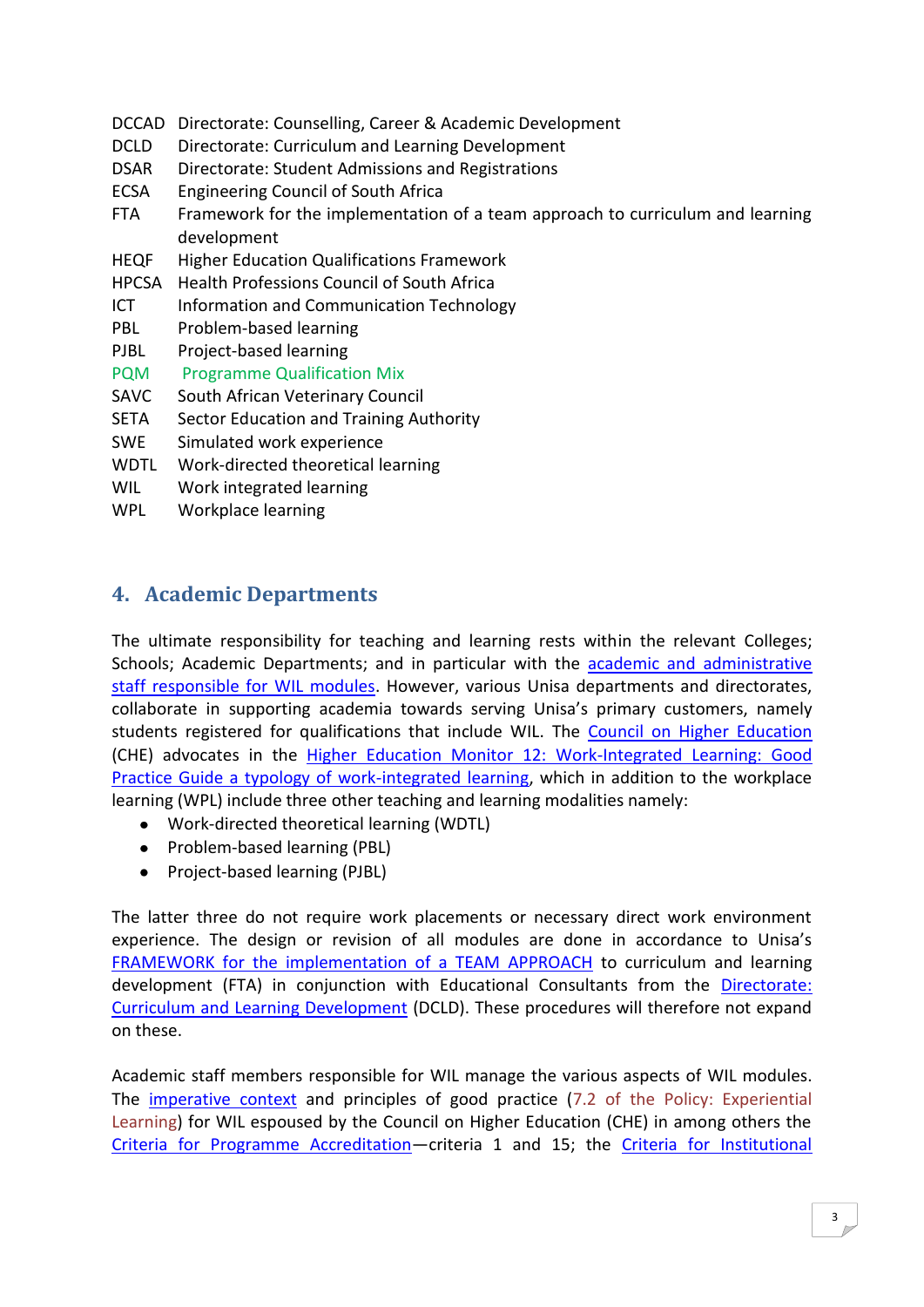Audits—criteria 4, 7-8 and 11; and the Higher Education Qualifications Framework [\(HEQF\)](http://www.che.ac.za/documents/d000148/) can be summarised as follow:

- An **obligation to place students** where work-integrated learning is part of the curriculum of the qualification (5.1 of the Policy: Experiential Learning).
- Effective **management** and **coordination**, with responsibilities and lines of accountability clearly allocated.
- Adequate **infrastructure** provided.
- $\bullet$ **Learning** contracts or **agreements**, clarifying the objectives and outcomes of the learning process, as well as the roles and responsibilities of the institution, students, mentors and experiential learning providers involved.
- $\bullet$ Regular and **effective communication** between the various parties involved.
- $\bullet$ Regular and systematic **recording** and **monitoring** of progress of the student's learning experience.
- **Mentoring** that enables the student to recognise strengths and weaknesses; to develop existing and new abilities; and to gain knowledge of work practices.
- **Academic** as well as **workplace based assessment**.

In some cases simulated work experience (SWE) lends itself as an ideal distance teaching and learning mode. A typology of various modes of simulations can be represented as a continuum, with low-technology on the one end and high-technology on the other:



Within certain disciplines—such as Agriculture; Animal Health; Life and Consumer Sciences; Environmental Sciences; and Engineering—applied learning experiences, such as laboratory and/or learning in natural settings; are inevitable for the delivery of competent graduates. Practical laboratory teaching is differentiated from WIL in that this learning supplements theory and gives students the opportunity to experience and master the application of specific theory in the controlled environment of a laboratory, a contact session, a green house, or in a specific relevant natural setting (depending on the discipline of teaching).

# <span id="page-3-0"></span>**4.1 Activity flow with regard to WIL**

Work integrated learning is a cornerstone in training future engineers, engineering technologists, animal health technicians, registered nutritionists as well as agricultural and environmental scientists, and various other career paths. WIL is a compulsory requirement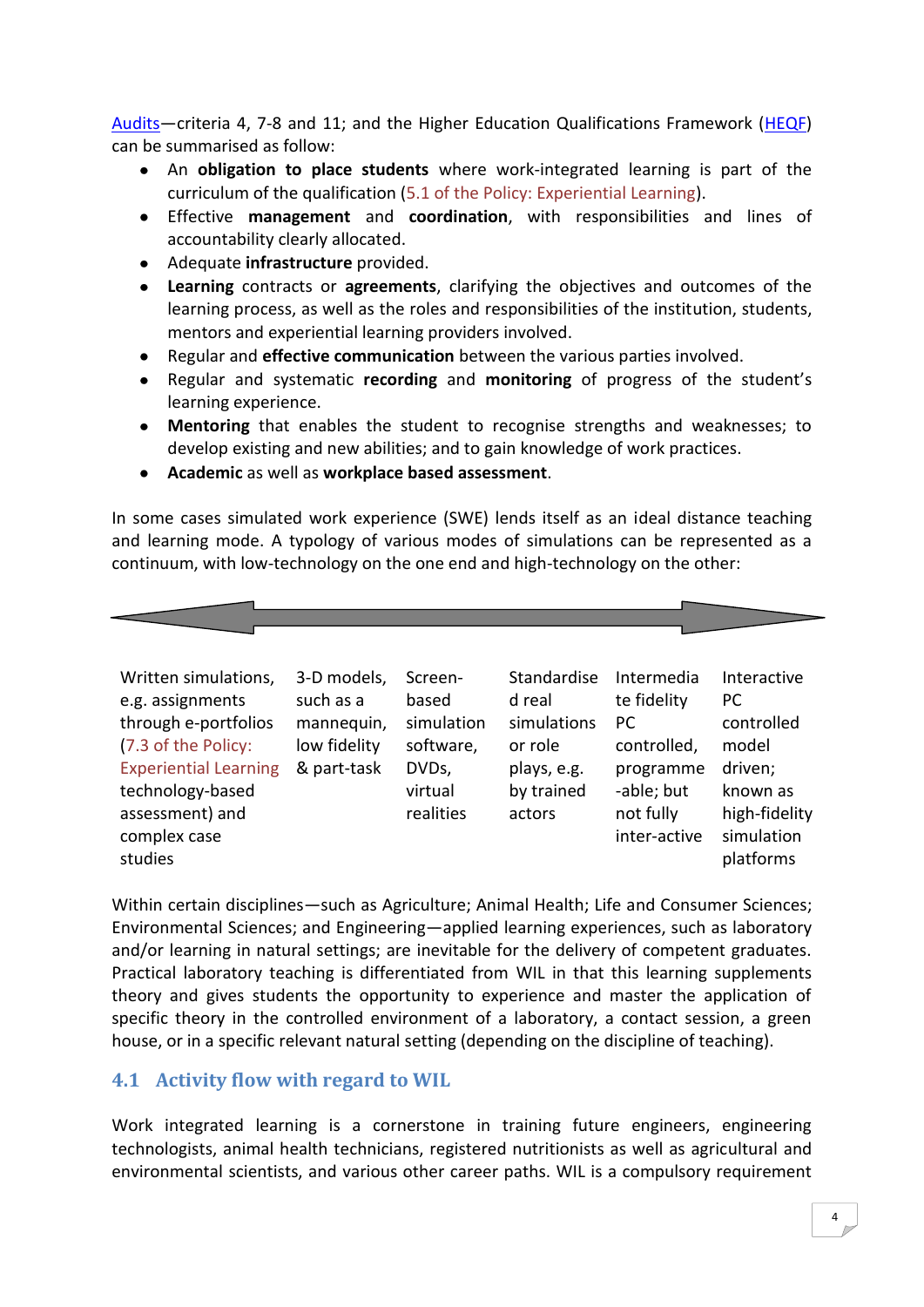set by statutory and professional bodies such as the Engineering Council of South Africa (ECSA), the South African Veterinary Council (SAVC), Health Professions Council of South Africa (HPCSA), and others.

| Input | <b>Activity flow (major actions detailed)</b>        | <b>Output</b> | <b>Doc</b>               | Who           |
|-------|------------------------------------------------------|---------------|--------------------------|---------------|
| 4.1.1 | The revision/design of the curriculum of a           | Curric.       | FTA due                  | Acad.         |
|       | qualification/programme is done in accordance        |               | diligence<br>certificate | <b>DCLD</b>   |
|       | to Unisa's approved FTA, and associated (a) due      |               | FTA certif. of           | <b>DPAR</b>   |
|       | diligence certificate for the process for            |               | compl.                   |               |
|       | programmes; and (b) certificate of compliance        |               |                          |               |
|       | for the process for modules. Further ensure that     |               |                          |               |
|       | WIL modules are specifically marked on the           |               |                          |               |
|       | <b>Academic Information Management System</b>        |               |                          |               |
|       | (AIMS) to enable the placement question pop-up       |               |                          |               |
|       | during registration.                                 |               |                          |               |
|       |                                                      |               |                          |               |
| 4.1.2 | Mustering the support of the relevant                | WIL           |                          | Refer         |
|       | occupational field/s-including relevant Sector       | opportunities |                          | 7.2           |
|       | <b>Education and Training Authorities (SETAs)-to</b> |               |                          |               |
|       | ensure sufficient experiential learning providers    |               |                          |               |
|       | and funding for WIL is vital:                        |               |                          |               |
|       | (a) College, school and academic programme           |               |                          |               |
|       | management play a key role networking                |               |                          |               |
|       | and the entering into agreements (7.1 of             |               |                          |               |
|       | the Policy: Experiential Learning).                  |               |                          |               |
|       | (b) The Memorandum of Undertaking                    |               | MoU                      |               |
|       | template (MoU, appendix A) is processed              |               |                          |               |
|       | in accordance to Unisa's Legal Services              |               |                          |               |
|       | approved procedures for Agreements                   |               |                          |               |
|       | and Intellectual Property.                           |               |                          |               |
|       | (c) Unisa academics actively engage                  |               |                          | Prof          |
|       | professional bodies for incentives                   |               |                          | <b>Bodies</b> |
|       | coupled to mentoring of students, for                |               |                          |               |
|       | example, mentors receiving continued                 |               |                          |               |
|       | professional development (CPD) points.               |               |                          |               |
|       | (d) Where feasible, academics should                 |               |                          | Refer         |
|       | facilitate access to SETA funding-pivotal            |               |                          | 7.2           |
|       | grant introduced for professional,                   |               |                          |               |
|       | technical and academic learning                      |               |                          |               |
|       | programmes-for workplace experience                  |               |                          |               |
|       | (SETA terminology) of defined scarce                 |               |                          |               |
|       | and/or critical skills programmes in                 |               |                          |               |
|       | accordance to skills-plans.                          |               |                          |               |
|       | ↓                                                    |               |                          |               |
| 4.1.3 | Because WIL is undertaken in a non academic          |               |                          | Academics     |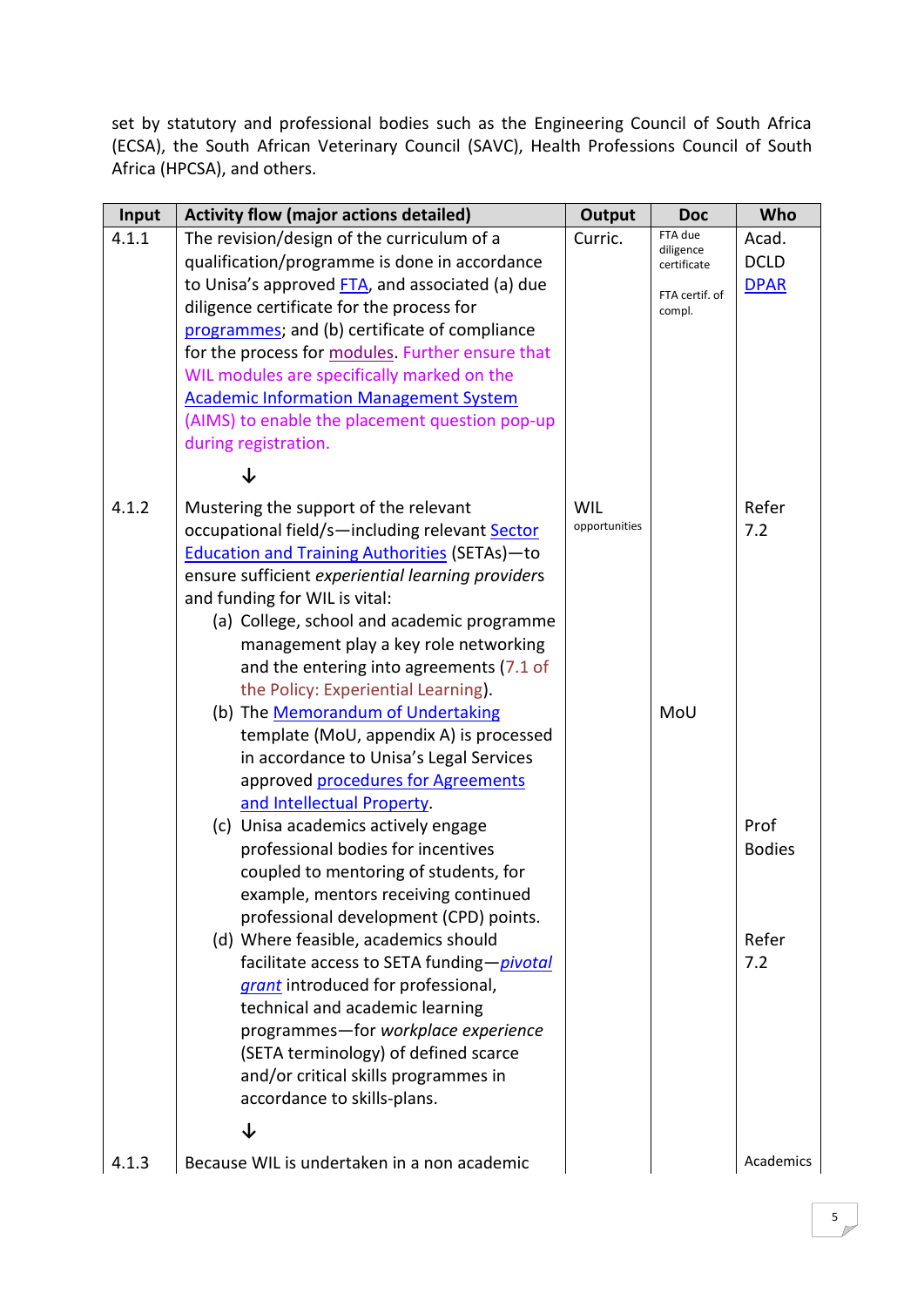|       | environment, normally the work context, tutorial<br>letters and guidelines should be designed in such<br>a way to prepare students for what is expected<br>from them for the successful completion. These<br>impact on successful completion of WIL and is<br>therefore of particular importance in the design<br>or redesign. Educational Consultants from DCLD<br>assists with the design of 12 credits WIL-<br>module/s, which include:<br>(a) Sensitise students to the learning<br>outcomes to be achieved from the<br>experience, as well as the knowledge and<br>experience students should gain from<br>their placement in industry.<br>(b) Preparing the student for the rigours of<br>the work environment and how they<br>should interact with it.<br>(c) Prevention of fragmentation of the work<br>integration learning experience by means<br>of an overall learning map or similar<br>structured plan.<br>(d) Theoretical knowledge they should apply<br>and the assessment thereof during their<br>placement in industry.<br>(e) Learning guidelines for the student and |  |
|-------|------------------------------------------------------------------------------------------------------------------------------------------------------------------------------------------------------------------------------------------------------------------------------------------------------------------------------------------------------------------------------------------------------------------------------------------------------------------------------------------------------------------------------------------------------------------------------------------------------------------------------------------------------------------------------------------------------------------------------------------------------------------------------------------------------------------------------------------------------------------------------------------------------------------------------------------------------------------------------------------------------------------------------------------------------------------------------------------|--|
|       | 'step').<br>(f) Orientation of the mentor and the<br>student about conduct rules and their<br>respective roles in the WIL process.<br>(g) Specifications for students with regard to<br>the learning evidence required.<br>(h) Criteria for a 'good' WIL learning<br>experience.                                                                                                                                                                                                                                                                                                                                                                                                                                                                                                                                                                                                                                                                                                                                                                                                         |  |
|       | ↓                                                                                                                                                                                                                                                                                                                                                                                                                                                                                                                                                                                                                                                                                                                                                                                                                                                                                                                                                                                                                                                                                        |  |
| 4.1.4 | Formal mentorship agreements and mentor<br>guidelines must be compiled and ensured that<br>mentors understand what is expected from<br>students and the conditions they have to adhere<br>to during the mentoring process, for example,<br>being a member of the prerequisite<br>professional/vocational body. In the event that<br>an experiential learning provider formally<br>appoints a mentor, but place a student for<br>relevant experience with relevant workplace<br>supervisors, the mentor must ensure supervisors                                                                                                                                                                                                                                                                                                                                                                                                                                                                                                                                                           |  |

supervisors, the mentor must ensure supervisors

Academics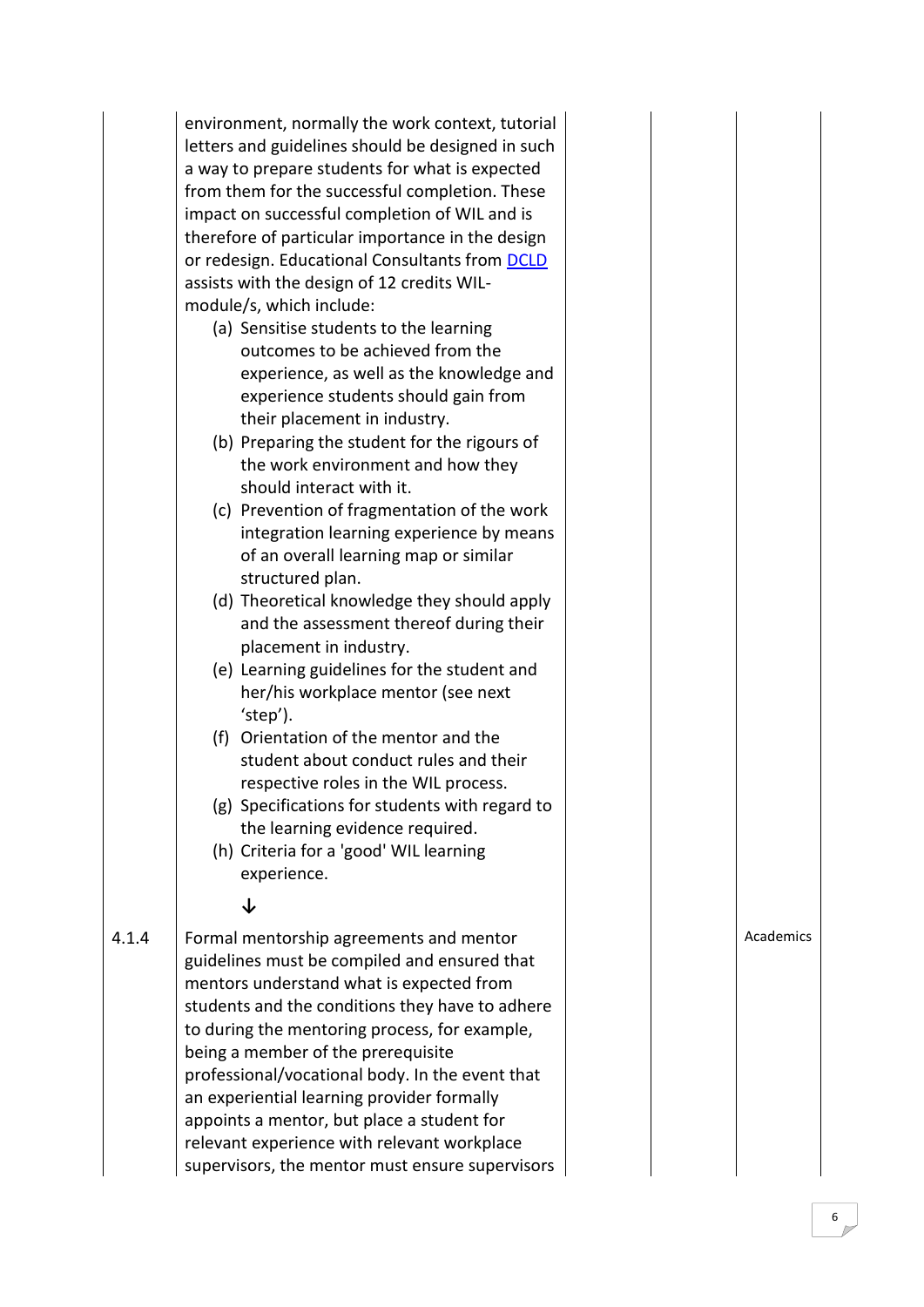|       | understand what is expected from them.                                                                                                                                                                                                                                                                                                                                                                                                                                                                                                                                                                                                                                                                                                                                                                                                                                                                                                                                                                                                                                                                        |                               |                          |
|-------|---------------------------------------------------------------------------------------------------------------------------------------------------------------------------------------------------------------------------------------------------------------------------------------------------------------------------------------------------------------------------------------------------------------------------------------------------------------------------------------------------------------------------------------------------------------------------------------------------------------------------------------------------------------------------------------------------------------------------------------------------------------------------------------------------------------------------------------------------------------------------------------------------------------------------------------------------------------------------------------------------------------------------------------------------------------------------------------------------------------|-------------------------------|--------------------------|
|       | J                                                                                                                                                                                                                                                                                                                                                                                                                                                                                                                                                                                                                                                                                                                                                                                                                                                                                                                                                                                                                                                                                                             |                               |                          |
| 4.1.5 | College, school and academic programme<br>management are responsible to ensure<br>registration information is up to date, correct<br>and clearly state what is involved in the credit-<br>bearing WIL-module/s:<br>(a) Compulsory WIL must be clearly<br>indicated in the qualification information<br>on the corporate Unisa Internet pages<br>and brochures<br>(b) Students may, once a suitable placement<br>in industry has been secured and<br>prerequisite and co-requisite academic<br>modules passed, (where appropriate)<br>enrol for more than one WIL module<br>simultaneously.<br>(c) Students from other institutions that<br>want to enrol at Unisa for only the WIL<br>modules shall not be accepted. Similarly,<br>students that have completed 50% or<br>more of their modules towards a<br>qualification at another institution shall<br>not be accepted, because Unisa will not<br>benefit from the graduation of such<br>students.<br>(d) All prerequisite WIL modules must be<br>completed before the WIL of the<br>programme is deemed complete. A<br>student would not graduate if any | My<br>Registration<br>@ Unisa | Academics<br><b>DSAR</b> |
|       | module of work integrated learning is<br>incomplete.                                                                                                                                                                                                                                                                                                                                                                                                                                                                                                                                                                                                                                                                                                                                                                                                                                                                                                                                                                                                                                                          |                               |                          |
|       | ↓                                                                                                                                                                                                                                                                                                                                                                                                                                                                                                                                                                                                                                                                                                                                                                                                                                                                                                                                                                                                                                                                                                             |                               |                          |
| 4.1.6 | Students that have not found a WIL opportunity<br>should be placed by the academic department<br>where the WIL component resides (7.7 of the<br>Policy: Experiential Learning) to enable<br>completion of the respective student's credit-<br>bearing WIL:<br>(a) Academic departments should<br>endeavour to place students with Unisa<br>accredited experiential learning<br>providers. The accreditation or sanction<br>of experiential learning providers as fit<br>for WIL remains an academic                                                                                                                                                                                                                                                                                                                                                                                                                                                                                                                                                                                                           |                               | Academics<br>and admin   |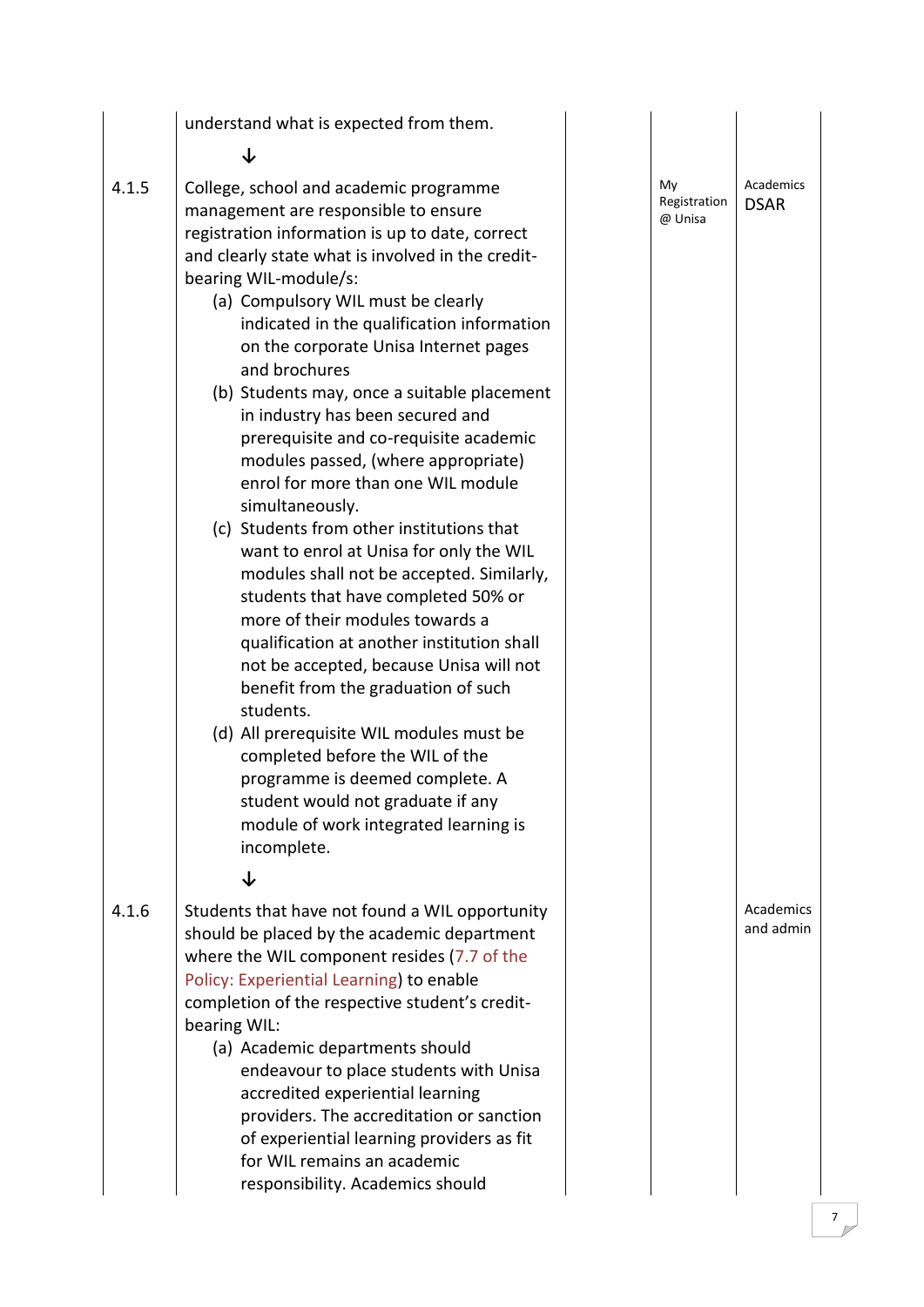therefore attempt to cultivate a network of accredited providers willing to accept Unisa students for WIL. Towards these end professional bodies, the advisory committee of the relevant Unisa academic programme and personal networks are utilised.

- (b) Building networks; recruiting of suitable experiential learning providers; and accreditation of experiential learning providers are undertaken by academic management and staff that understand the relevant work environment and have experience of workplace realities.
- (c) Partnering with appropriate and willing Experiential Learning Providers and entering into [Memoranda of Agreement](http://www.unisa.ac.za/cmsys/staff/contents/departments/wil/docs/WIL_Memo_of_Agreement_Academic_use_24Aug2011.doc) (MoA, template —appendix B) in accordance to Unisa's Legal Services approved procedures for Agreements and Intellectual Property (7.1 of the Policy: Experiential Learning).
- (d) Ensure workplace mentors has the capacity to facilitate learning and assessment of the learning achieved by students and provide training if their capacity to do so is inadequate. Where necessary, for example first time mentors, comprehensive training regarding guidance to and assessment of students placed with them, should take place
- (e) Academics, in conjunction with the Directorate: Counselling, Career & Academic Development (DCCAD) [sensitise students](http://staff.unisa.ac.za/index.jsp?link=http://www.unisa.ac.za/cmsys/staff/default.asp?Cmd=ViewContent&ContentID=3432) about professional conduct and workplace skills prior to their placement with Experiential Learning Providers (7.8 of the Policy: Experiential Learning) as part of their orientation to the WIL module

**↓**

4.1.7 Academics must in accordance with policies and procedures, undertake monitoring (formative assessment) and assessment of the WIL progress of students and the quality of learning derived.

Academics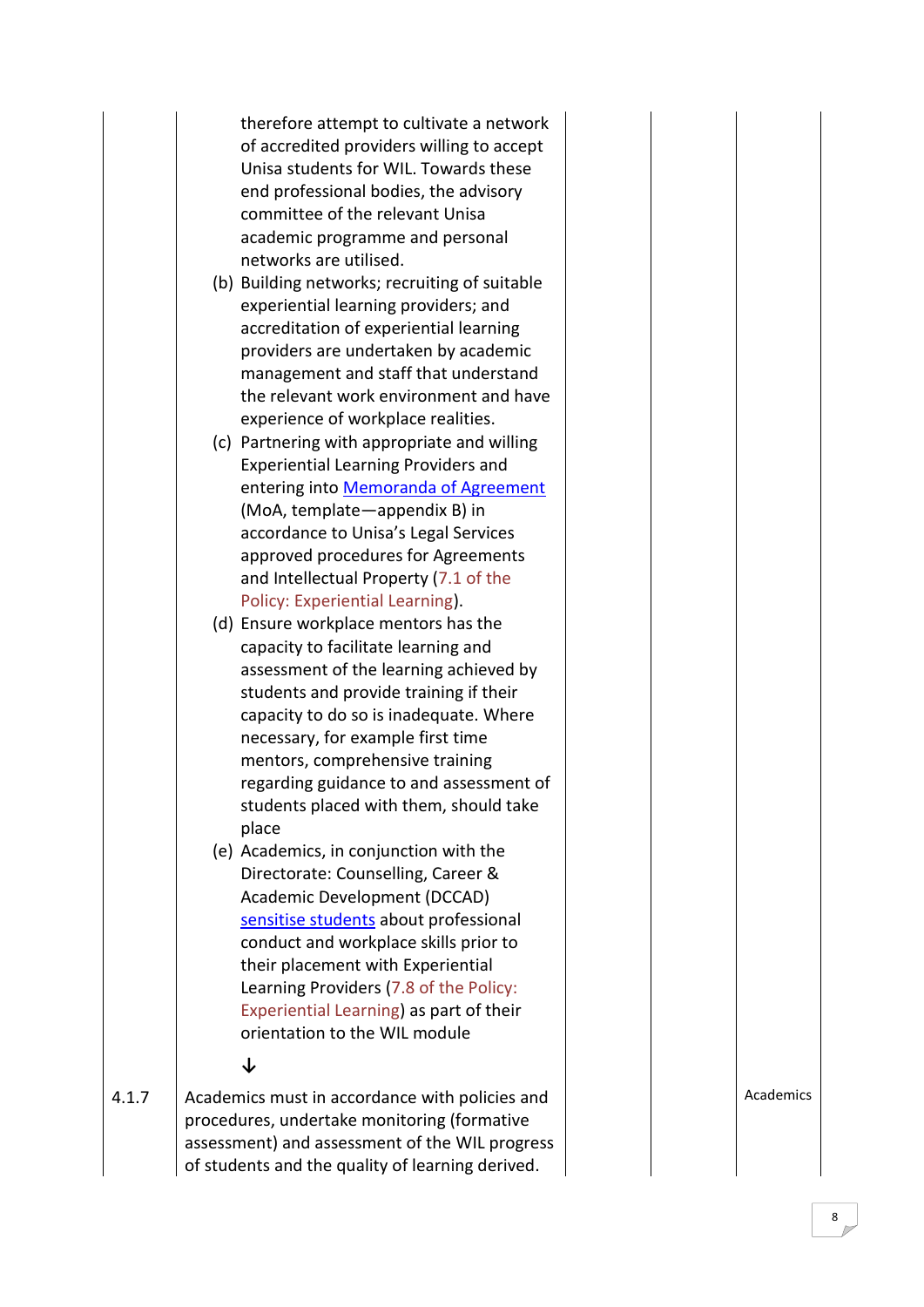|        | The monitoring and mentoring of students<br>undergoing work integrated learning must be<br>undertaken at regular intervals. Being a distance<br>education institution monitoring and assessment<br>may be done through suitably qualified<br>independent contractors and/or by means of<br>electronic communication facilities.                                                                                                                                                                                                                                                                                     |  |           |
|--------|---------------------------------------------------------------------------------------------------------------------------------------------------------------------------------------------------------------------------------------------------------------------------------------------------------------------------------------------------------------------------------------------------------------------------------------------------------------------------------------------------------------------------------------------------------------------------------------------------------------------|--|-----------|
|        |                                                                                                                                                                                                                                                                                                                                                                                                                                                                                                                                                                                                                     |  |           |
| 4.1.8  | Academics do summative assessment both<br>within (or by means of electronic communication<br>facilities) the workplace-obtaining the<br>assessment input from the workplace<br>supervisor/s and/or mentor-and of the learning<br>evidence submitted by each student (7.3+4 of<br>the Policy: Experiential Learning)                                                                                                                                                                                                                                                                                                 |  | Academics |
|        |                                                                                                                                                                                                                                                                                                                                                                                                                                                                                                                                                                                                                     |  |           |
| 4.1.9  | Academics are responsible for quality assurance<br>of the WIL module/s within programmes, as well<br>as satisfying the imperatives of professional<br>and/or statutory bodies.                                                                                                                                                                                                                                                                                                                                                                                                                                      |  | Academics |
|        |                                                                                                                                                                                                                                                                                                                                                                                                                                                                                                                                                                                                                     |  |           |
| 4.1.10 | College/school/academic departmental<br>structure with regard to WIL should, for<br>example, include:<br>(a) A functional advisory committee/process,<br>with adequate representation from the<br>occupational field and/or consultation of.<br>The formation of an advisory committee<br>is a natural extension of the FTA design<br>process and its purpose is to ensure<br>continued relevance of the programme,<br>as well as well functioning work-<br>integrated learning.<br>(b) A teaching and learning committee<br>focussing on WIL matters.<br>(c) An adequate administrative support<br>structure.<br>↓ |  | Academics |
|        |                                                                                                                                                                                                                                                                                                                                                                                                                                                                                                                                                                                                                     |  | Academics |
| 4.1.11 | Academics are responsible for continuous review<br>and refinement of the programme curriculum,<br>and in particular the WIL study material,<br>guidance and assessment materials.                                                                                                                                                                                                                                                                                                                                                                                                                                   |  |           |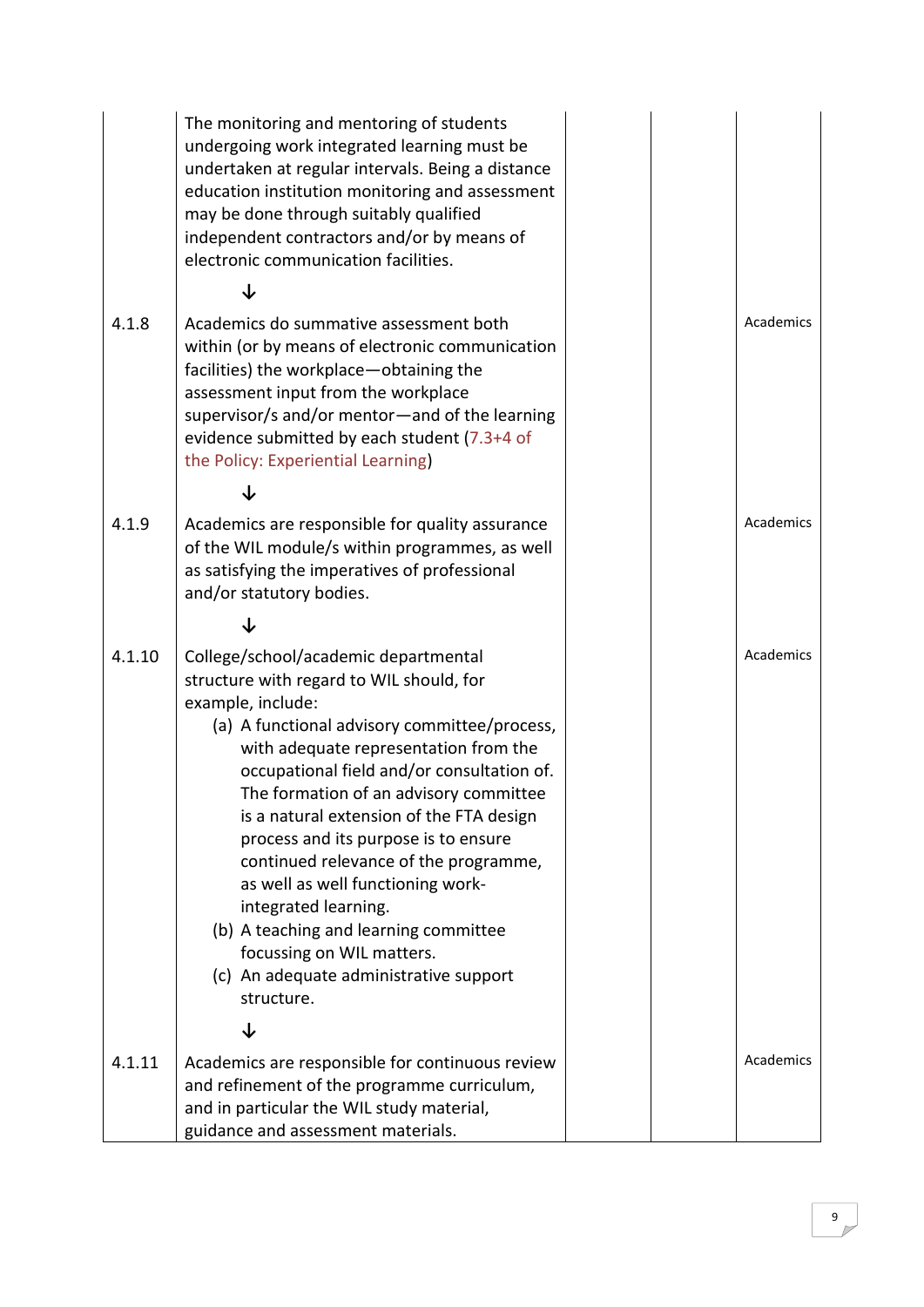# <span id="page-9-0"></span>**4.2 The design, development and facilitation of simulated work experience (SWE) modules**

Neither end of the continuum presented higher up is better. However, relevance of the appropriate mode is an important teaching and learning decision. In addition to the typology-continuum of modes of simulations a range of six simulation modalities exists:

- Low-fidelity simulation modalities generally static models allowing very little learner interaction
- High-fidelity simulation modalities, e.g. complex simulators
- Standardized patient educators specially trained 'actors' to portray or demonstrate how
- $\bullet$  Serious gaming  $-$  uses video game technology
- Desktop simulations and virtual worlds
- Virtual reality and visualisation

Best practices for simulated work experience (SWE) modules within a distance learning environment have not yet been established. What follows are suggestions (7.5 of the Policy: Experiential Learning) with regard to design and facilitation. This part of the procedures will therefore be reviewed in due course.

The creation an educational simulation is not merely about mechanically performing a series of tasks; instead designing simulations involve imagination, values, and consistency. Four basic design questions are recommended, which are not to be regarded as steps; but rather represent a conscious underlying methodology. The four questions that follow should not be answered explicitly. Well designed simulations contain implicit answers to the four questions:

- What is the problem?  $-$  issue, situation (or what is the event about?  $-$  general picture)
- Who are the participants? roles, identities, powers
- What do they have to do?  $-$  job, decision-making, function
- What do they do it with? documents, materials, instructions, existing knowledge

When giving consideration to selecting a ready-made simulation for use or for adapting; the following inventory of conditions upon which to base choice may be used:

- Budgetary constraints and value for money  $\bullet$
- Number of students that can participate
- The required timeframe for the complete training or training session
- The abilities required from the target participants
- Involve industry representation in the planning and development of simulations and  $\bullet$ ensure acceptance of simulations by the relevant industry
- Materials required
- ICT bandwidth intensiveness and inherent technical requirements
	- o Simulation will be online or venue based
- The extent to which the objectives of the simulation match the intended learning outcomes
- The potential conveyance of facts and/or information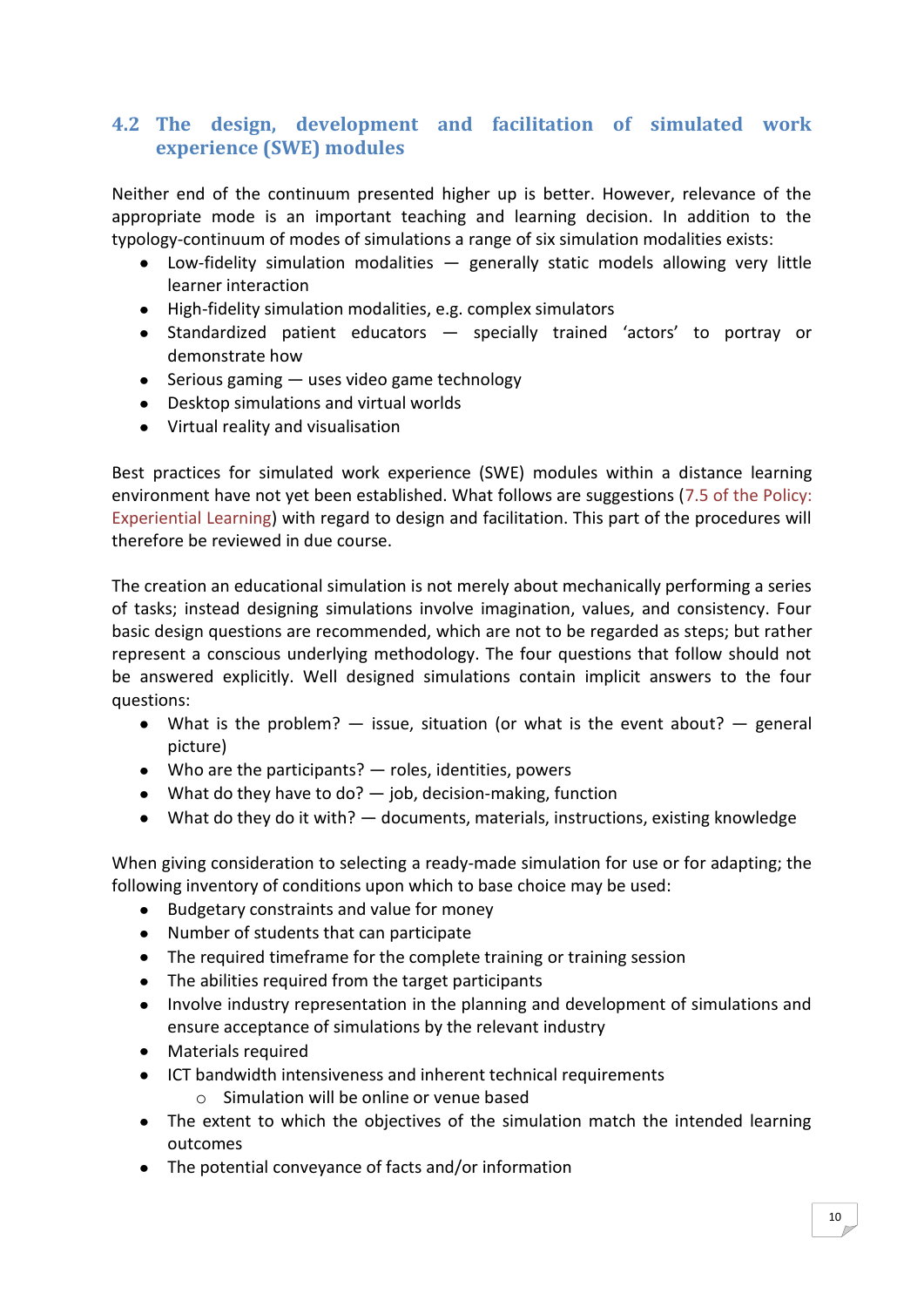- The model inherent in the simulation
- The openness (or closed) nature of the design for enabling decision-making
- The communication skills inherent in the simulation
- Language usage requirements
- The behavioural objectives and the relationship/team-building value
- The prediction practice it offers

High-end technical simulations in the form of PC-based virtual-experiences require specialised (probably external) expertise and substantial capital investment. The development of such simulations comprises a number of stages or sub-processes:

- Production of a funding proposal; tendering specifications; and adherence to the Legal Services guidelines for entering into agreements
- Planning the simulation systematically and the development (in conjunction with the provider selected through procurement process) of:
	- o Inputs and outputs to guide the simulation user
	- o Establish a framework/blueprint/story
- Use the simulation script to shape the prototype of the software, for example:
	- o Physical context in concrete but neutral terms
	- o The opening scene sets the stage for the simulation
	- o Designate the roles of participants in the simulation
	- o Unfolding of events, the nature/climate of the crisis or problem—the term 'crisis' originate from Greek *krinen*, which means to separate; to judge—a simulation is essentially a turning/branching point which participants are required to address
	- $\circ$  Development and incorporation of embedded participant 'thinking space'
- Trial of the simulation software, critical evaluation and reflection
- Refining the software
- Implement the simulation and post simulation debriefing and reflection

Project teams are recommended to design SWEs in accordance to Unisa's approved FTA. In addition to Educational Consultants from the DCLD; other expertise, such as ICT experts, should comprise such project teams.

# <span id="page-10-0"></span>**4.3 Applied learning experiences other than WIL or SWE**

Applied learning experiences, such as laboratory and/or learning in natural settings represents an important aspect of teaching and learning in certain cases. A checklist of aspects to take into consideration includes:

- Set the outcomes of the applied learning experience
- Design the learning, teaching and assessment plan, or a facilitation plan
- Develop learning materials
- Arrange and/or order required facilities, equipment, resources, chemicals, safety precautions, etc.
- Contract technical expertise and/or providers
- Schedule event/s and reserve venues, facilities, accommodations, transportation
- Arrange attendance administration and payment (if applicable)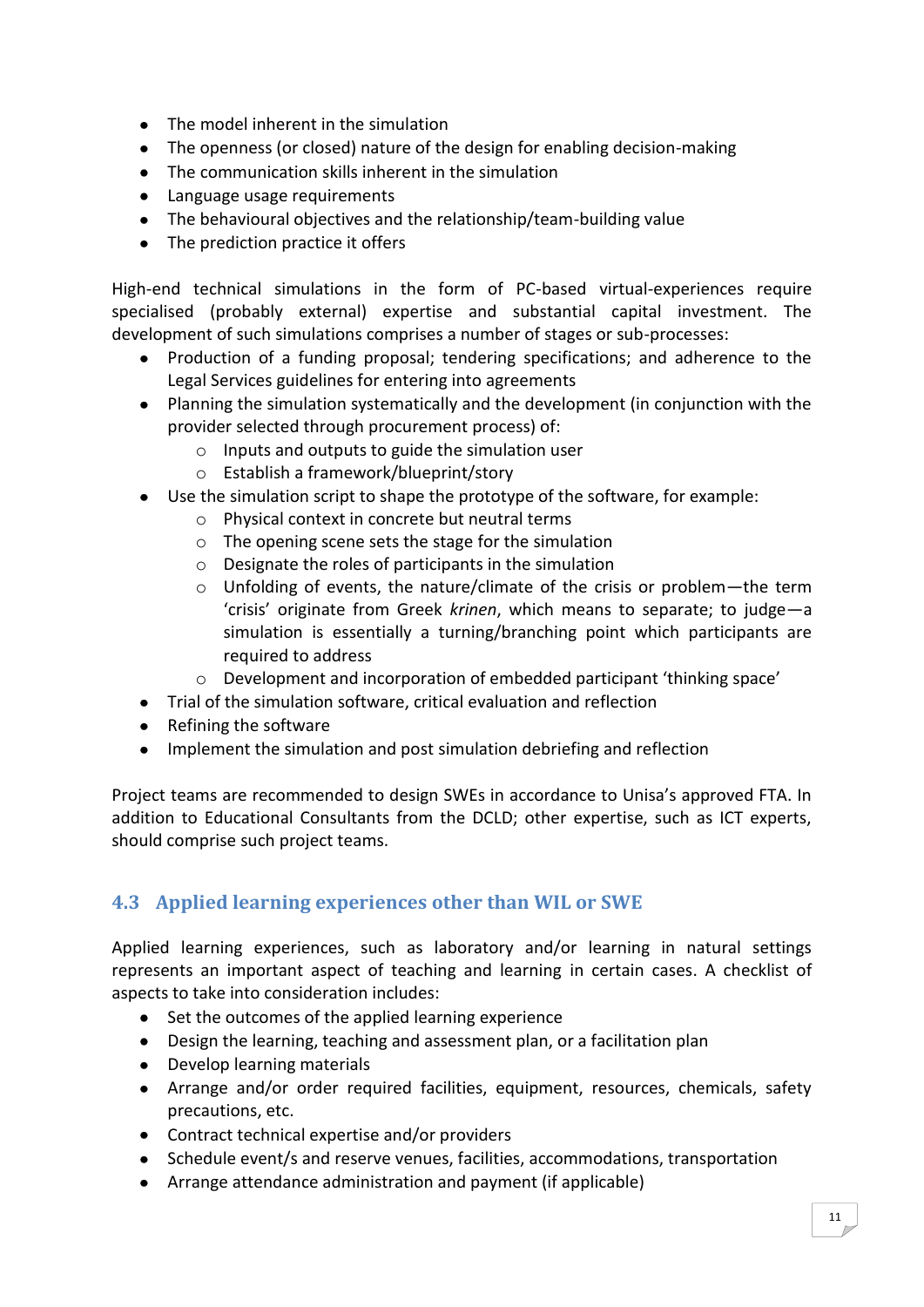- Generate invitations/notifications
- Administer bookings and keep records
- Facilitate the lab experiments, workshop training, field-work, practical training, etc
- Assess students and record marks; or alternatively develop guidelines and standards for assessment by external facilitators
- Evaluate the success of the intervention
- Conclude the learning experience
- Make sure all equipment and resources are appropriately returned
- Conclude the administration of the specific learning experience

Such learning may be contracted to an independent provider and/or offered by the academic department concerned—with or without professional/statutory body involvement and/or contribution.

# <span id="page-11-0"></span>**5. Students**

| Input  | <b>Flow chart</b>                                                                                                                         |                                                                                                                                                                                                  | Output | <b>Doc</b>                      | Who         |
|--------|-------------------------------------------------------------------------------------------------------------------------------------------|--------------------------------------------------------------------------------------------------------------------------------------------------------------------------------------------------|--------|---------------------------------|-------------|
| 5.1    | Apply to Unisa (Ab4R).                                                                                                                    |                                                                                                                                                                                                  |        | <b>Application</b>              | Student     |
| Choose | J                                                                                                                                         |                                                                                                                                                                                                  | number |                                 | <b>DSAR</b> |
| 5.2    | Select programme / qualification $-$ taking                                                                                               | cognisance of compulsory WIL where applicable.                                                                                                                                                   |        | My Registration @<br>Unisa      |             |
|        |                                                                                                                                           |                                                                                                                                                                                                  |        |                                 |             |
| 5.3    | to register for the WIL module/s.                                                                                                         | Satisfy all prerequisites and co-requisites in order                                                                                                                                             |        |                                 | Student     |
|        | ↓                                                                                                                                         |                                                                                                                                                                                                  |        |                                 |             |
| 5.4    | Ideally appropriate<br>employed by this<br>time and approach a<br>suitably qualified<br>person to serve as<br>mentor for WIL<br>module/s. | Prior to registering for a WIL<br>module, approach the<br>relevant academic/s<br>responsible for WIL<br>module/s for placement-<br>help with an accredited<br>experiential learning<br>provider. |        | $\underline{\text{CV}}$<br>form |             |
| 5.5    | $\downarrow$                                                                                                                              | ↓                                                                                                                                                                                                |        |                                 |             |
|        | to complete and receive learning material                                                                                                 | Register for relevant WIL module/s if in the position                                                                                                                                            |        | Study<br>guides                 | Student     |
|        | J                                                                                                                                         |                                                                                                                                                                                                  |        |                                 |             |
| 5.6    |                                                                                                                                           | Submit the relevant documentation to the lecturer<br>concerned to verify and capture the mentor.                                                                                                 |        |                                 | Student     |
|        | ↓                                                                                                                                         |                                                                                                                                                                                                  |        |                                 |             |
| 5.7    | The Unisa student disciplinary code and grievance<br>procedures apply to WIL.                                                             |                                                                                                                                                                                                  |        |                                 | Student     |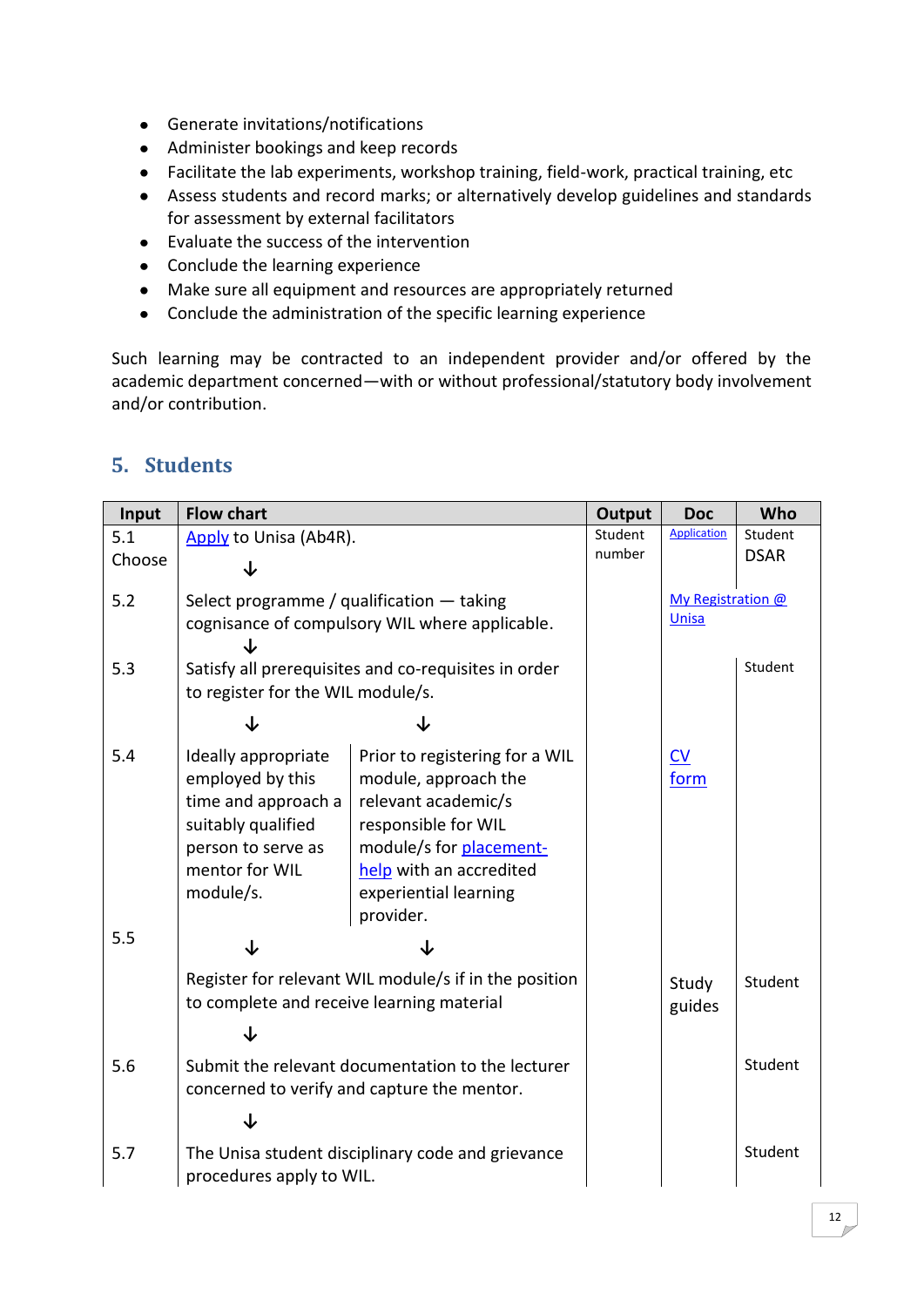|      | s                                                                                            |  |          |
|------|----------------------------------------------------------------------------------------------|--|----------|
| 5.8  | Student's progress with WIL is monitored.                                                    |  | Academic |
|      |                                                                                              |  |          |
| 5.9  | Submit the specified evidence, e.g. portfolio and/or<br>logbook and/or report for assessment |  | Student  |
|      |                                                                                              |  |          |
| 5.10 | If all requirements are satisfied, obtain credit for<br>the WIL module/s.                    |  | Academic |

# <span id="page-12-0"></span>**6. Institutional Management of Support**

The Vice-Principal Academic: Teaching & Learning serves as custodian in collaboration with the relevant Executive Deans of Colleges.

The Vice-Principal Academic: Teaching & Learning delegates responsibility for policy formulation and support (systems, standardised procedures and appropriate resources) to the Executive Director: Tuition and Facilitation of Learning. The constituents of the Department: Tuition and Facilitation of Learning collaborate with other departments to provide a student support model that is aligned to tuition and learning needs in the ODL context; as well as an experiential learning model that is aligned to academic and student needs.

The portfolio of the Vice-Principal: Institutional Development further develop, drive, communicate, market and monitor the integrated (core business and transformation) strategies of Unisa. The roles of the Department: Corporate Communication and Marketing (CCM) and the Unisa Foundation, which both resorts in the portfolio, overlaps to some extend with the securing of experiential learning providers and SETA funding by academic departments.

# <span id="page-12-1"></span>**6.1 Centralised coordination**

The Institutional WIL office, whose main responsibilities would be to provide direction (policies and procedures) to the institution regarding WIL; ensuring quality implementation of the policies and managing the coordination and general oversight of all relevant elements of the system will be directly accountable to, and will discharge the authority of, the Executive Director: Tuition & Facilitation of Learning. The role of a centralised WIL coordination and support unit further includes provision of systems, processes and resources to enable:

a) The [identification of students](http://staff.unisa.ac.za/index.jsp?link=http://www.unisa.ac.za/cmsys/staff/default.asp?Cmd=ViewContent&ContentID=3423) in need of [placements](http://staff.unisa.ac.za/index.jsp?link=http://www.unisa.ac.za/cmsys/staff/default.asp?Cmd=ViewContent&ContentID=6261) in order to complete creditbearing WIL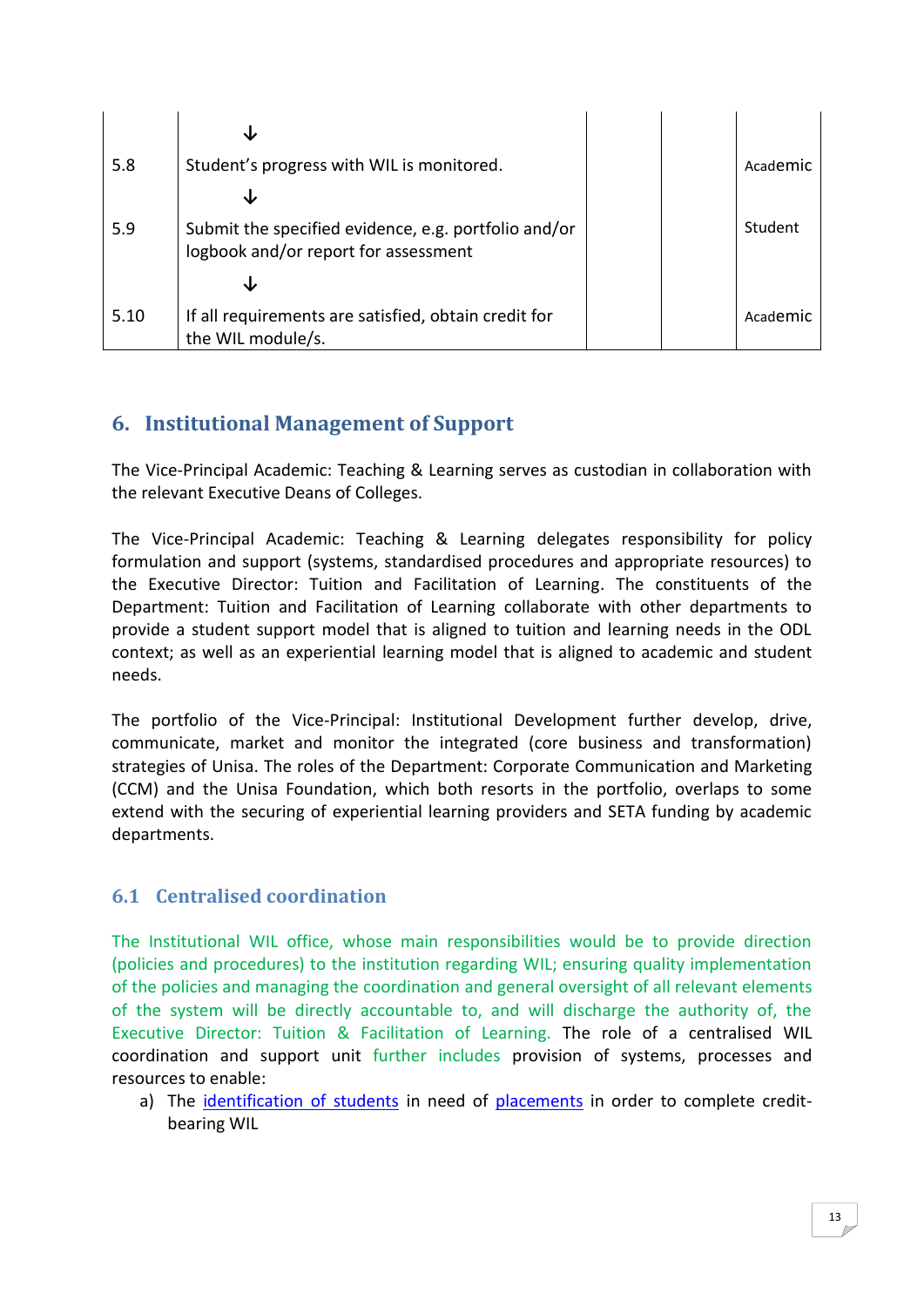- b) Academics responsible for WIL to [network towards expanding](http://staff.unisa.ac.za/index.jsp?link=http://www.unisa.ac.za/cmsys/staff/default.asp?Cmd=ViewContent&ContentID=5119) relationships in order to secure WIL experiential learning providers by providing various networking/marketing resources.
- c) The [capturing](http://staff.unisa.ac.za/index.jsp?link=http://www.unisa.ac.za/cmsys/staff/default.asp?Cmd=ViewContent&ContentID=6182) of the details of experiential learning providers, individuals and mentors, as well as to [maintain contact towards](http://kidz.unisa.ac.za/wil/CodeLib/General/SignIn.aspx?ReturnUrl=%2fwil%2fdefault.aspx) (b)
- d) [Students in need of WIL](http://staff.unisa.ac.za/index.jsp?link=http://www.unisa.ac.za/cmsys/staff/default.asp?Cmd=ViewContent&ContentID=3989) placements to make their need known and [submit a CV](http://www.unisa.ac.za/wil)
- e) [Regional employees](http://staff.unisa.ac.za/index.jsp?link=http://www.unisa.ac.za/cmsys/staff/default.asp?Cmd=ViewContent&ContentID=3422) to help students that [seek WIL assistance](http://staff.unisa.ac.za/index.jsp?link=http://www.unisa.ac.za/cmsys/staff/default.asp?Cmd=ViewContent&ContentID=5120)
- f) The easy access of [information;](http://staff.unisa.ac.za/index.jsp?link=http://www.unisa.ac.za/cmsys/staff/default.asp?Cmd=ViewContent&ContentID=3427) [documents and forms;](http://staff.unisa.ac.za/index.jsp?link=http://www.unisa.ac.za/cmsys/staff/default.asp?Cmd=ViewContent&ContentID=5223) how to handle [students with](http://staff.unisa.ac.za/index.jsp?link=http://www.unisa.ac.za/cmsys/staff/default.asp?Cmd=ViewContent&ContentID=5795)  [disabilities](http://staff.unisa.ac.za/index.jsp?link=http://www.unisa.ac.za/cmsys/staff/default.asp?Cmd=ViewContent&ContentID=5795) required to complete WIL; Unisa's [liability insurance](http://staff.unisa.ac.za/index.jsp?link=http://www.unisa.ac.za/cmsys/staff/default.asp?Cmd=ViewContent&ContentID=3531) pertaining to WIL; etc.

The centralised WIL unit coordinate the support and technical expertise of various departments and directorates and make systems, processes and resources available online for academics responsible for WIL modules and for administrative within colleges staff.

# <span id="page-13-0"></span>**6.2 Curriculum and Learning Development (DCLD)**

Educational Consultants provide guidance with regard to the Senate approved FTA and associated (a) due diligence certificate for the process for [programmes;](http://www.unisa.ac.za/cmsys/staff/contents/departments/tuition_policies/docs/DueDiligenceCertifiacte_programm_03Nov2011.pdf) and (b) certificate of compliance for the process for [modules](http://www.unisa.ac.za/cmsys/staff/contents/departments/tuition_policies/docs/CertificateCompliance_modules_03Nov2011.pdf)—with specific reference to steps (d) & (e), rightside below—apply with regard to all modules, including experiential learning:

| FTA steps in the process for programmes       | FTA steps in the process for modules            |  |  |  |
|-----------------------------------------------|-------------------------------------------------|--|--|--|
| 1. Academic review and/or feasibility study   | a. Academic review and/or                       |  |  |  |
| 2. Curriculum planning                        | feasibility study                               |  |  |  |
| 3. Internal checking and approval             | b. Curriculum planning                          |  |  |  |
| 4. Programme-level planning and               | Internal checking and approval<br>$C_{\bullet}$ |  |  |  |
| development                                   | d. Learning design                              |  |  |  |
| 5. Internal checking, approval, accreditation | e. Learning development                         |  |  |  |
| and registration                              | Learning facilitation<br>f.                     |  |  |  |
| 6. Evaluating Impact as part of academic      | Module review<br>g.                             |  |  |  |
| review                                        |                                                 |  |  |  |

# <span id="page-13-1"></span>**6.3 Directorate Programme Accreditation and Registration (DPAR)**

Ensure that the coding/marking of the Academic Information Management System (AIMS) correctly identify WIL, SWE or other experiential modules.

# <span id="page-13-2"></span>**6.4 Student Admissions and Registrations (DSAR)**

Collaborate with the centralised WIL coordination and support unit (6.1) in establishing procedures to identify, during registration, those students that are in need of WIL placements.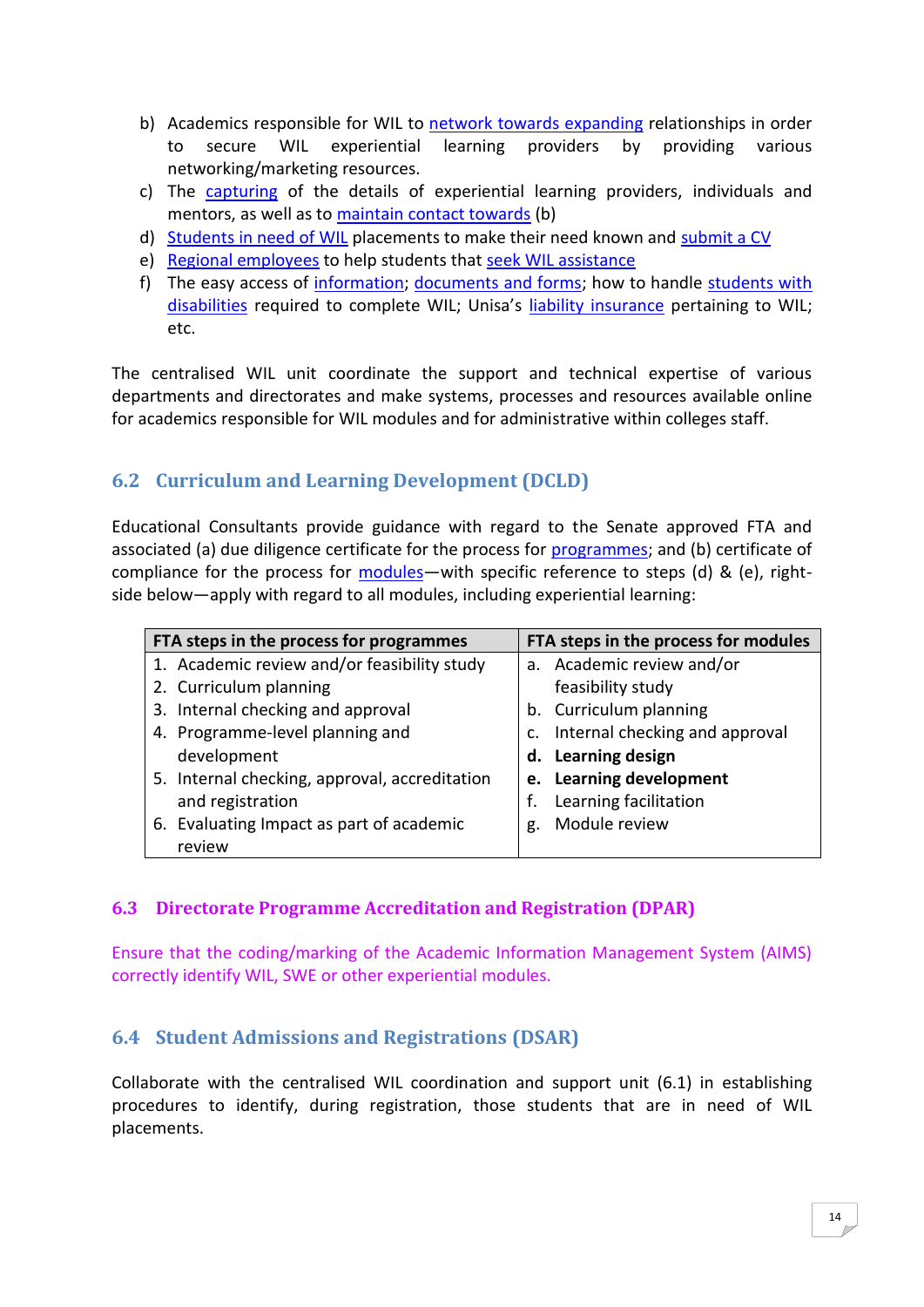# <span id="page-14-0"></span>**6.5 Information and Communication Technology (ICT)**

Adequate ICT capability must be provided that would enable transparent record keeping and the tracking of student progress throughout the work integrated learning periods (7.6 of the Policy: Experiential Learning).

# <span id="page-14-1"></span>**6.6 Regional Services**

Regional office employees assist academic colleagues with processing MoAs—for specific students—with accredited experiential learning providers that agreed with relevant academics to place students for WIL. Regional office employees further assist academic colleagues with administrative support.

# <span id="page-14-2"></span>**6.7 Department: Corporate Communication and Marketing**

CCM support academic departments—in its role of supporting Unisa's strategic objectives and operational plan—in their endeavours to recruit suitable experiential learning providers for the placement of students for compulsory WIL.

# <span id="page-14-3"></span>**6.7 Directorate: Community Engagement and Outreach**

In facilitating community engagement and outreach projects, the [Directorate:](http://staff.unisa.ac.za/index.jsp?link=http://www.unisa.ac.za/cmsys/staff/default.asp?Cmd=ViewContent&ContentID=4907) Community Engagement [and Outreach](http://staff.unisa.ac.za/index.jsp?link=http://www.unisa.ac.za/cmsys/staff/default.asp?Cmd=ViewContent&ContentID=4907) assist academic departments in their endeavours to recruit suitable experiential learning providers for the placement of students for compulsory WIL.

# <span id="page-14-4"></span>**6.9 Unisa Foundation**

In accordance to the [protocol for the receipt and use of donor funding,](http://www.unisa.ac.za/cmsys/staff/contents/departments/ccm_policies/docs/ProtocolReceiptDonorFunding_apprvManCom_02June09.pdf) all SETA funds obtain for WIL are routed through the Foundation's account.

# <span id="page-14-5"></span>**6.10 Agreements and Intellectual Property**

All agreements (MoUs & MoAs) concluded by Unisa must form part of the central contract repository of the Department: Legal Services. The Directorate: Agreements and Intellectual [Property](http://staff.unisa.ac.za/index.jsp?link=http://www.unisa.ac.za/cmsys/staff/default.asp?Cmd=ViewContent&ContentID=3313) is to establishing through Oracle modules purchased an integrated work flow and signoff resulting, which included the *[due diligence](http://www.unisa.ac.za/cmsys/staff/contents/departments/legal_services/docs/Due%20Diligence%20Certificate%20p3%202011.doc)* (current certificate) requirements. The WIL experiential learning provider MoU and MoA templates will be preapproved.

# <span id="page-14-6"></span>**6.11 Finance Department**

The Insurance Section of the Directorate: Expenditure Management is responsible to maintain Unisa's liability insurance with regard to all forms of experiential learning; keep policy payments up to date; facilitate claims that might arise; and to provide up to date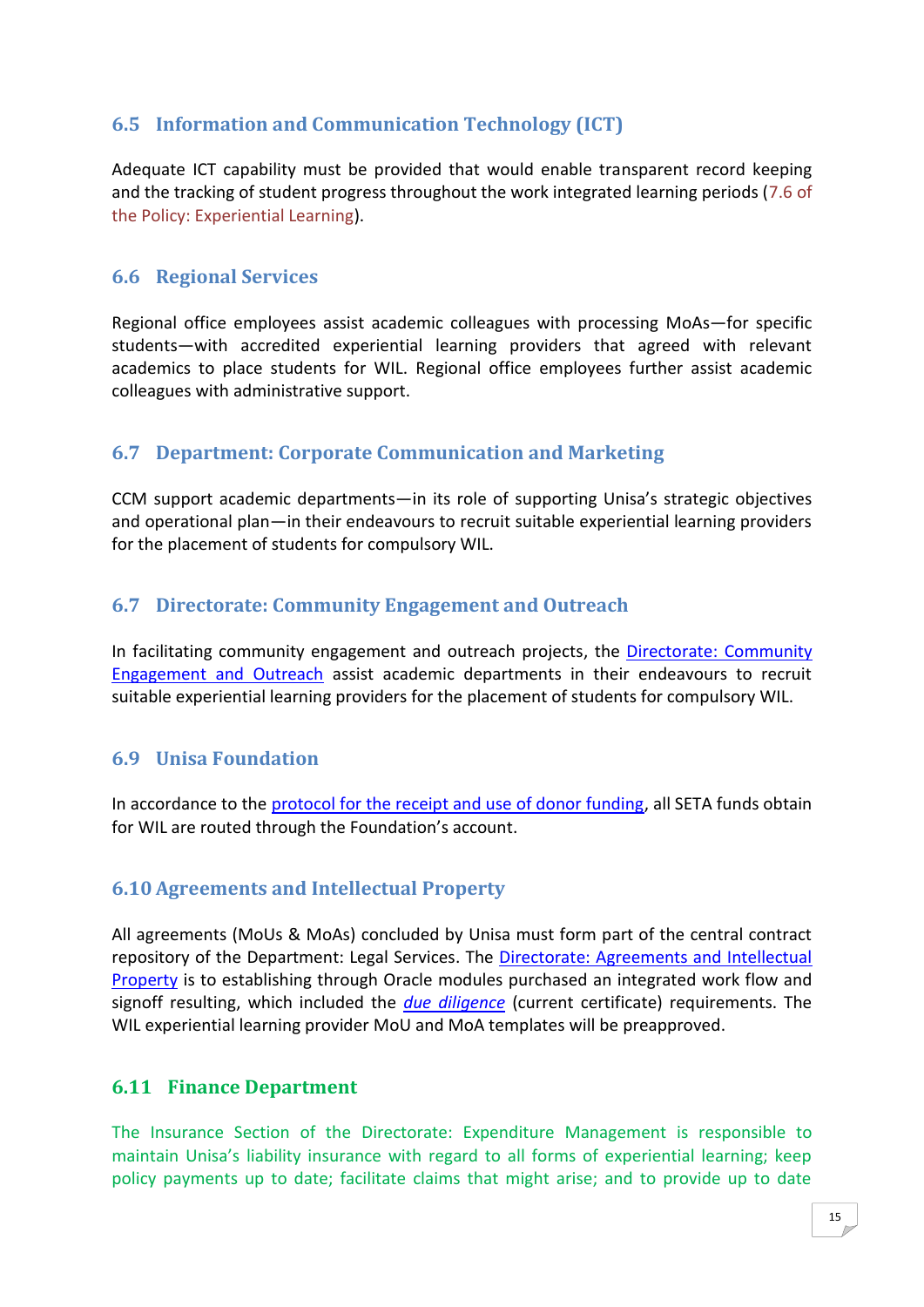<span id="page-15-0"></span>information on the nature and extend of Unisa's liability insurance.

# **7. External Role Players**

# <span id="page-15-1"></span>**7.1 Statutory / Professional Bodies**

These bodies play a very important role within designated communities of practice by specifying professional practices and by supporting the WIL of programmes. Statutory and/or professional bodies further play a quality assuring role regarding the learning content and the student learning outcomes. They may do so by accrediting the programme and/or serving on various curriculum and programme committees within Unisa.

# <span id="page-15-2"></span>**7.2 Sector Education and Training Authorities (SETAs)**

Levy income—collected in terms of sections 7 (1) and 8 (2) (a) read with 8 (3) (b) of the Skills Development Levies Act—is distributed in accordance to the National Skills Development Strategy to respective Sector Education and Training Authorities (SETAs). According to Government Notice, [\(G 34932, RG 9659, GoN 20: Skills Development Act: Regulations:](http://www.info.gov.za/view/DownloadFileAction?id=157900)  [Monies received by sector education and training authorities and related matters\)](http://www.info.gov.za/view/DownloadFileAction?id=157900) of 12 January 2012, the Minister of Higher Education and Training, intend to make changes to the Grant Regulations pertaining to SETAs. In addition to *mandatory* and *discretionary* grants, *pivotal* grants will be introduced.

Pivotal programmes include professional, vocational, technical and academic learning programmes that result in occupational qualifications. SETAs may, subject to certain conditions fund experiential training providers (employer) to a maximum of 10% of total levies paid. However, if an experiential training providers (employer) had spent more than 3% of their payroll on training, then a SETA may allocate additional pivotal funding. Unclaimed—within a specified time period—mandatory grants, must be transferred to the pivotal grant fund of SETAs.

# <span id="page-15-3"></span>**7.3 Experiential learning providers**

Defined in the [Policy: Experiential Learning](http://www.unisa.ac.za/cmsys/staff/contents/departments/tuition_policies/docs/PolicyExperientalLearning_apprvCouncil_24062011.pdf) to mean "*a host organisation that receives students and provides services and resources to promote a student's learning*". They provide the actual work environment, experience, supervision, support and coordination of student learning.

# <span id="page-15-4"></span>**7.4 Mentors**

Defined in the [Policy: Experiential Learning](http://www.unisa.ac.za/cmsys/staff/contents/departments/tuition_policies/docs/PolicyExperientalLearning_apprvCouncil_24062011.pdf) to mean "*a suitably qualified, experienced (preferably professionally registered) person at a host* [experiential learning provider] *organisation who will supervise and mentor the student for the duration of the WIL module*". Such experienced professionals are given the responsibility to mentor the student and play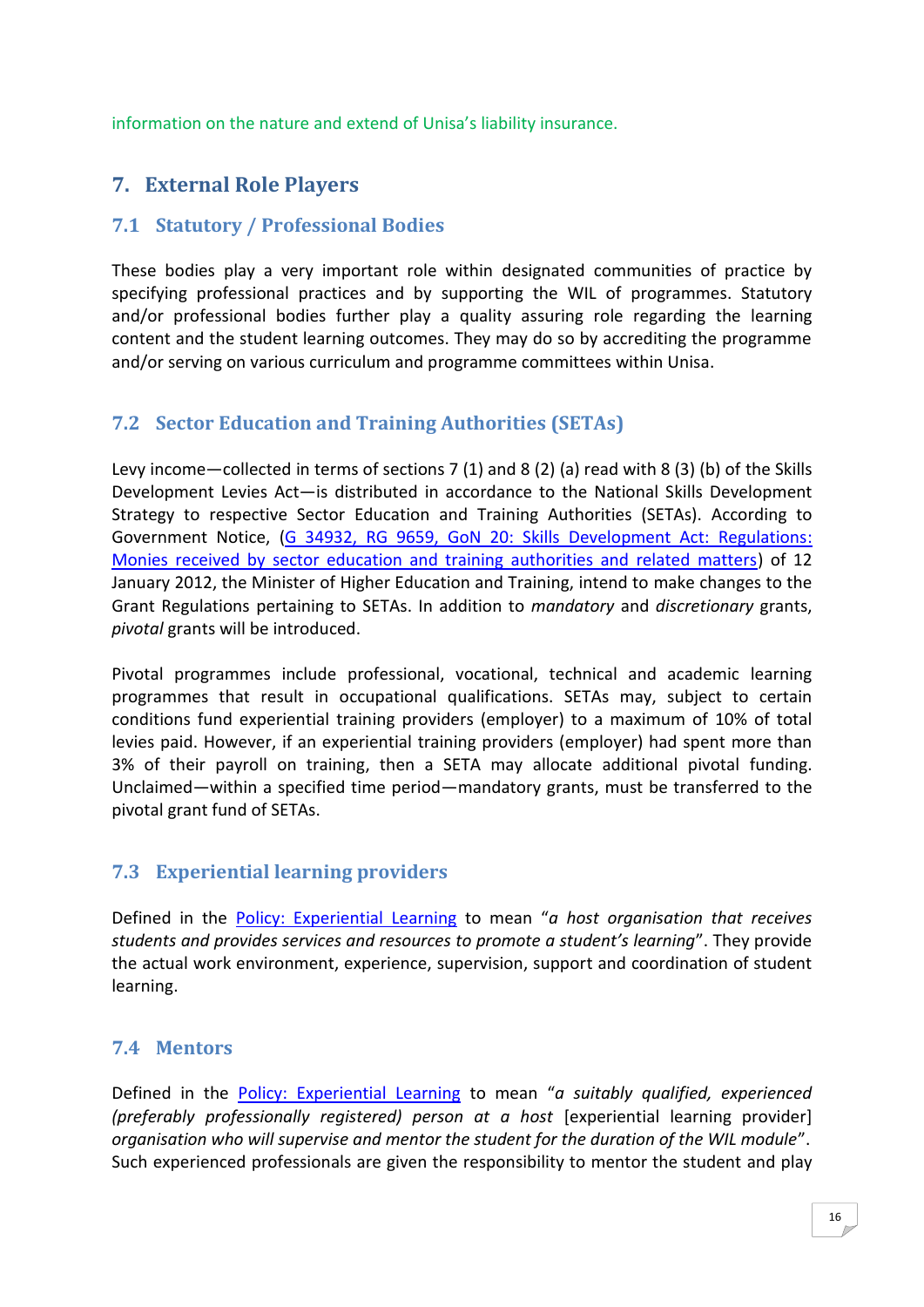a very important role in a particular community of practice.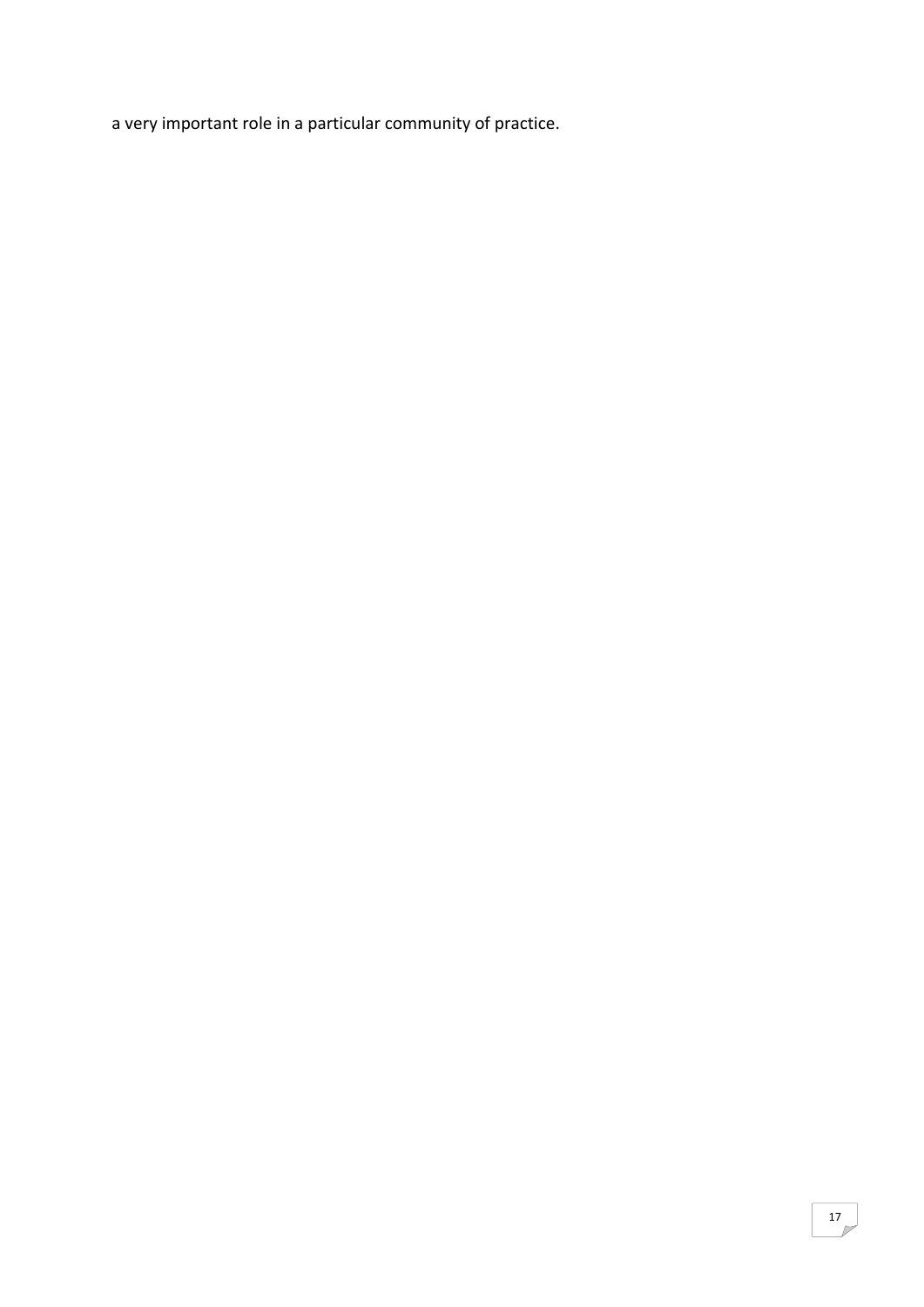# **M E M O R A N D U M O F U N D E R T A K I N G**

This Work-integrated Learning Undertaking is entered into between:



#### **UNIVERSITY OF SOUTH AFRICA**

A legal entity established as a Public Provider of Higher Education in terms of section 20, read with section 23(3)(a)

of the Higher Education Act 101 of 1997, as amended

### Hereinafter referred to as **UNISA**

Herein duly represented by \*insert name of Executive Dean\*

in her/his capacity as Executive Dean

of the College …………………………………

and herein duly represented by …………………………………..

in her/his capacity as Director of the School ………………………………………..

and

…………………………………………………………… (Name of the organisation) hereinafter referred to as the **Experiential Learning Provider** duly represented, by……………………………….. in her/his capacity as…………………………………

and

Branch/es and or subsidiary organisations:

Branch/subsidiary name: Contact person: 

Hereinafter jointly referred to as the parties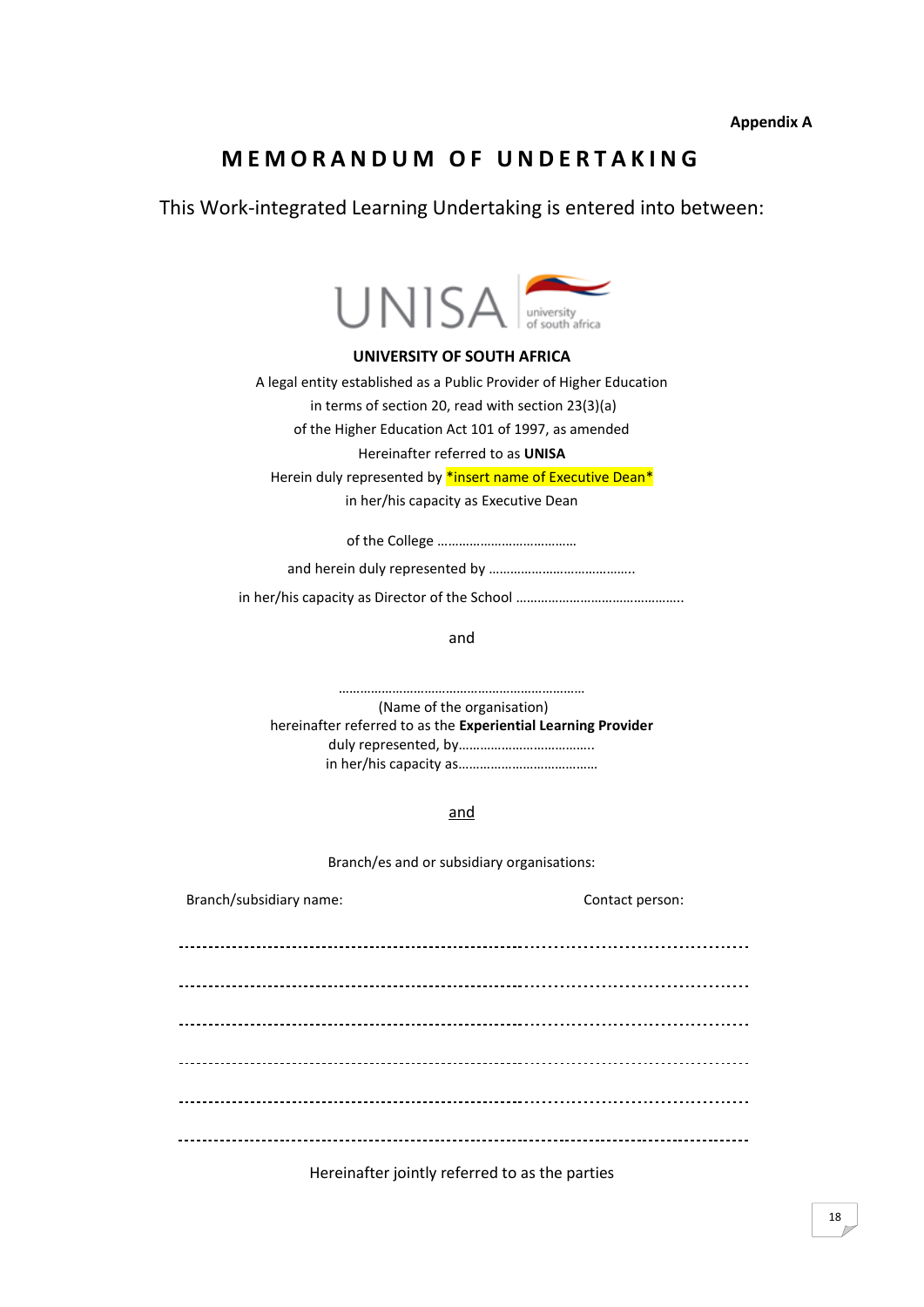### **1. Definitions**

In this undertaking, unless the context otherwise indicates:

- 1.1 **Work-integrated learning** means (in accordance to Unisa's 24 June 2011 Council approved Experiential Learning Policy) educational activities that integrate theory and practice in work-based contexts. These learning activities are assessed by the university and contribute to exit-level outcomes of a qualification.
- 1.2 **Experiential Learning Provider** means an organisation that serves as *host* to a Unisa student with regard to prerequisite work-integrated learning. Unisa, as higher education institution, is dependent upon commerce; industry; central, provincial and local government; non-profit organisations and community settings to provide the students of specified academic programmes with the relevant real-life experiences in order to complete certain prerequisite WIL outcomes.
- 1.3 **Mentor** means the individual to whom the Unisa student is assigned for her/his workintegrated learning. This person normally serves as workplace mentor that helps the student to recognise her/his strengths and weaknesses in his/her work; develop existing and new abilities, and to gain knowledge of work practices.
- 1.4 **Work-integrated learning outcomes** means learning outcomes determined during the curriculum development process, through an analysis of the vocational context, and translated into WIL learning guidelines for the student, guidelines for the workplace mentor and monitoring criteria. The learning requirements may include any one or more of assignments, reports, log books, journals, portfolios, projects or other, as specified for the module / subject.

### **2. The Experiential Learning Provider**

- 2.1 In the case where the **Experiential Learning Provider** is the student's current employer, the existing employee-employer relationship is not affected by this undertaking.
- 2.2 Subject to clause 2.1, and with regard to all students, the following rights of the Experiential Learning Provider apply:
	- 2.2.1 to select one or more students in terms of organisational capacity to provide relevant work-integrated learning;
	- 2.2.2 to specify the hours of presence of the student(s) and at which working site, in order for the relevant work-integrated learning to take place;
	- 2.2.3 to expect productive work from the student(s), as per this learning undertaking;
	- 2.2.4 to ensure that the student adheres to reasonable instructions and complies to standard operating and/or health and safety procedures;
	- 2.2.5 to discipline the student, in accordance with organisational procedures and acceptable standards; and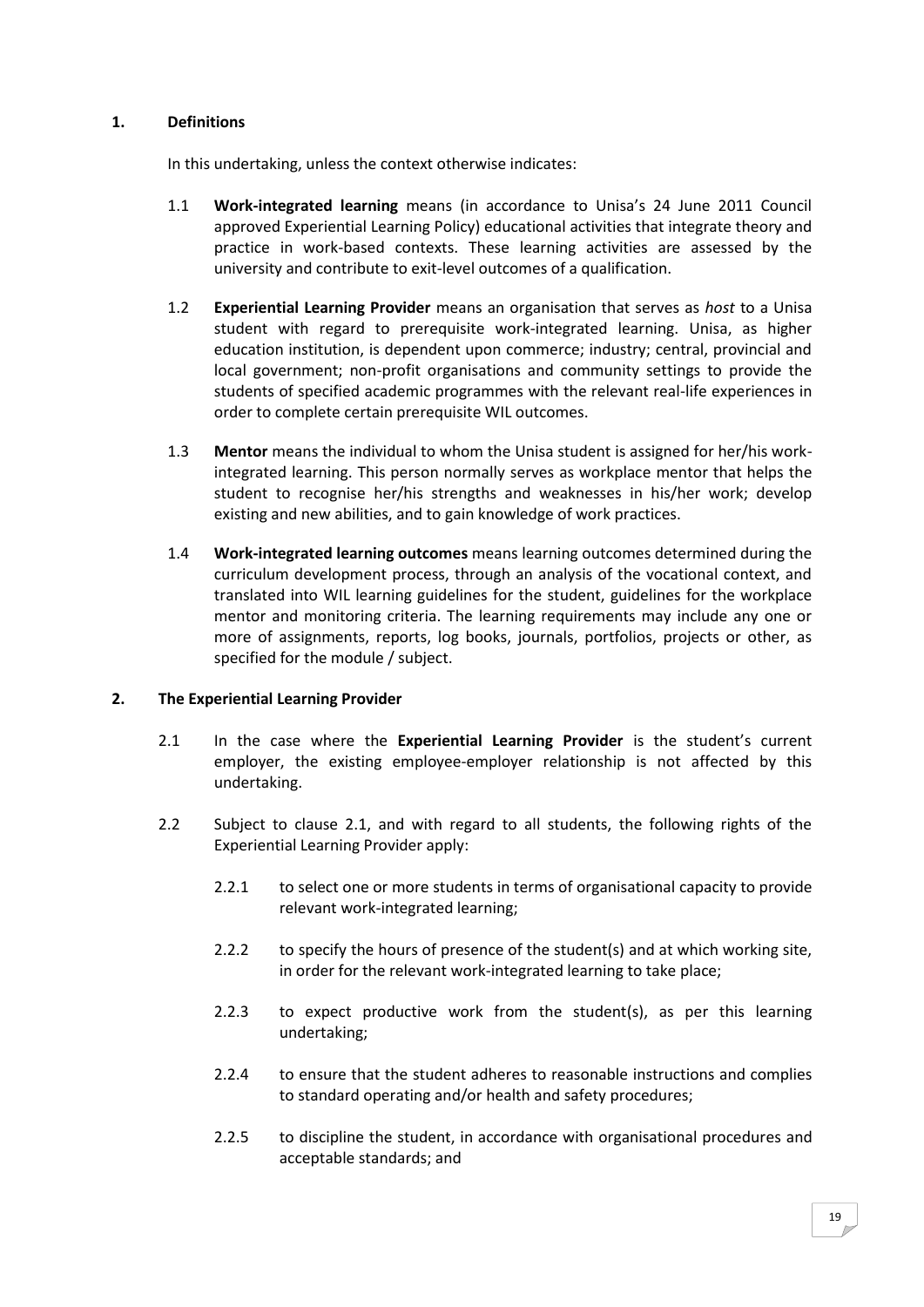2.2.6 to ensure non-disclosure by the student of confidential or sensitive matters.

### 2.3 The **Experiential Learning Provider** undertakes:

- 2.3.1 to appoint a Mentor with regard to the agreed work-integrated learning of the student(s);
- 2.3.2 to provide thorough induction and orientation to the student(s) with regard to the relevant organisational policies, operations and procedures, including occupational health and safety;
- 2.3.3 to ensure a safe work environment, which complies with the relevant occupational, health and safety conditions; and to provide the necessary safety equipment and clothing;
- 2.3.4 to provide the student(s) with the relevant learning environment and facilities to enable accomplishment of the relevant work-integrated learning outcomes, as specified by Unisa;
- 2.3.5 to ensure mentoring, which will enable the student(s) to recognise strengths and weaknesses in his/her/their work, to develop existing and new abilities, and to gain knowledge of work practices;
- 2.3.6 to assess the performance and the quality of the work-integrated learning evidence of the student(s);
- 2.3.7 to verify the work-integrated learning records of the student(s);
- 2.3.8 to allow reasonable access to Unisa to assess the progress and content of the work-integrated learning of the student(s); and
- 2.3.9 to inform Unisa of any problems experienced and/or recommended changes.

### **3. The Student**

- 3.1 Ultimately, the Student is responsible to ensure s/he completes the prerequisite WIL requirements. In this endeavour and with regard to this learning undertaking, the rights of the Student are:
	- 3.1.1 not to be exploited by the Experiential Learning Provider;
	- 3.1.2 to be provided an adequate work-integrated learning environment, reasonable access to facilities and to be mentored;
	- 3.1.3 to be provided with personal protective equipment and to receive workintegrated learning in respect of the use and limitation thereof;
	- 3.1.4 to raise grievances in accordance with the Experiential Learning Provider's procedures; and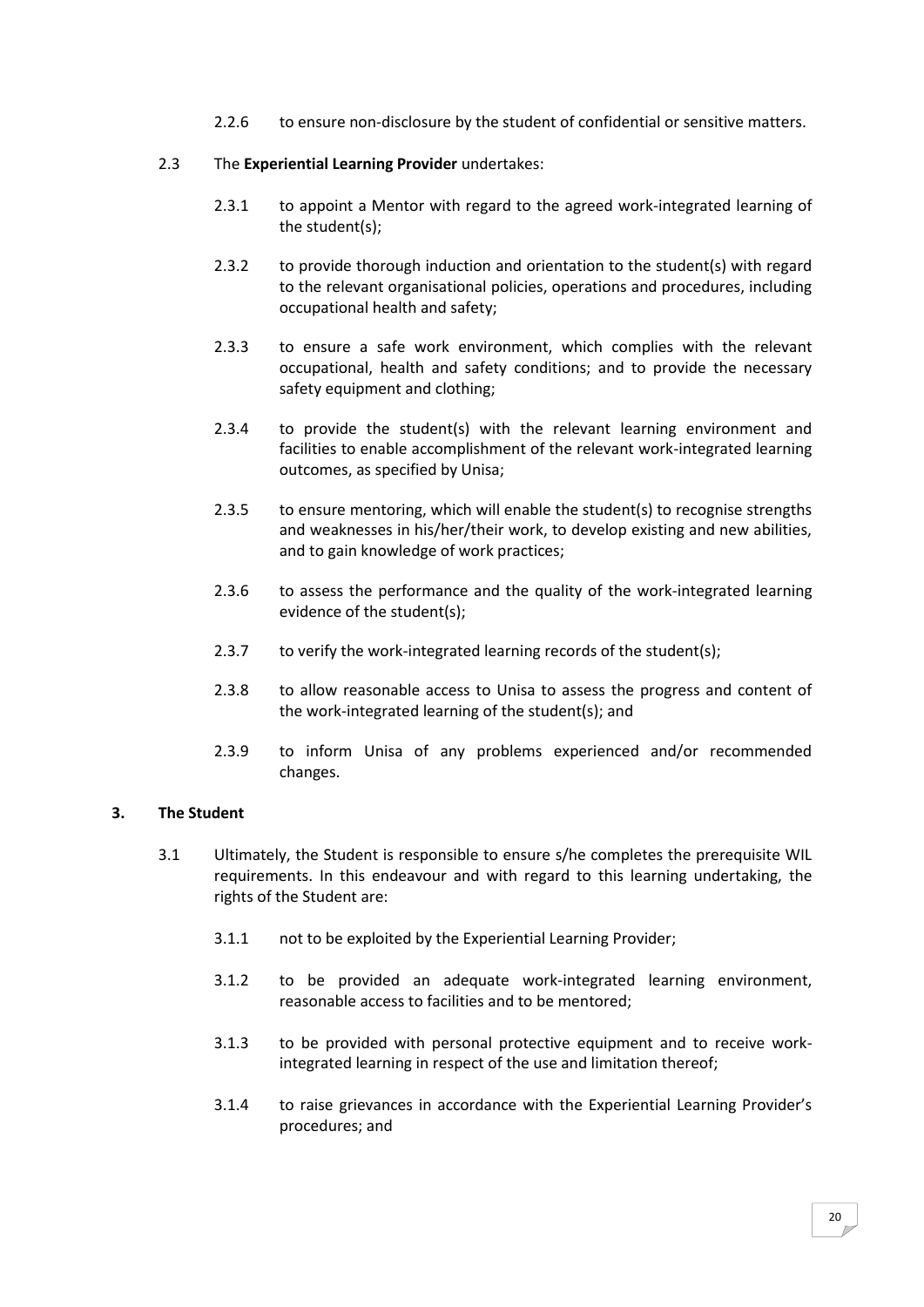- 3.1.5 to fair and objective assessment of the work-integrated learning offered at the Experiential Learning Provider.
- 3.2 The Student undertakes:
	- 3.2.1 to apply her/himself diligently to her/his work-integrated learning;
	- 3.2.2 to render productive work, as it relates to this work-integrated learning undertaking;
	- 3.2.3 to self-manage her/his progress, timeous completion and quality of workintegrated learning evidence;
	- 3.2.4 to present work-integrated learning reports and/or logbooks to the Mentor, for assessment and verification;
	- 3.2.5 to submit the required work-integrated learning evidence in good time to Unisa for evaluation;
	- 3.2.6 not to represent an interest which competes or conflicts with that of the Experiential Learning Provider; and
	- 3.2.7 not to take part in any labour dispute activities, unless entitled thereto through a formal employment relationship between the Student and the Experiential Learning Provider

### **4. UNISA**

- 4.1 Unisa ultimately remains responsible for verifying the attainment of the predetermined WIL outcomes by individual students.
- 4.2 To this end, the rights of Unisa include:
	- 4.2.1 to enter into undertakings such as this one, in order to ensure delivery of competent graduates; and
	- 4.2.2 to make use of independent contractors to facilitate placement of students and/or monitoring the prerequisite WIL of students at suitable Experiential Learning Providers.
- 4.3 Unisa undertakes to provide the Students with:
	- 4.3.1 Work-integrated learning materials, frameworks and guidelines to facilitate the required learning and the production of evidence of such workintegrated learning, e.g. portfolio guidelines or project specifications; and
	- 4.3.2 documents to record the work-integrated learning acquired /completed, e.g. logbooks.
- 4.4 Unisa undertakes to present the Experiential Learning Provider with: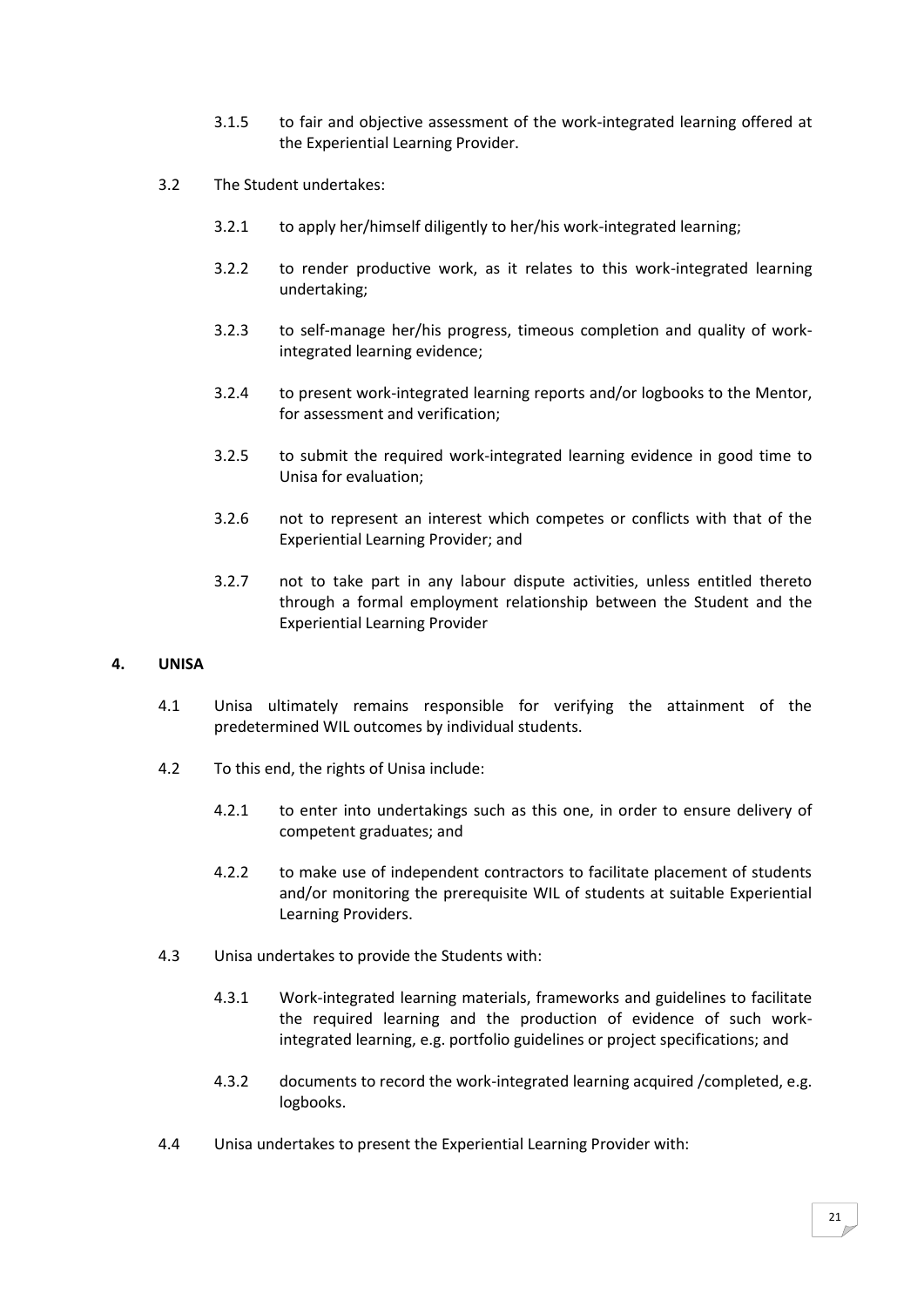- 4.4.1 the learning specifications and outcomes with regard to the required workintegrated learning; and
- 4.4.2 guidelines for workplace mentoring.

### **5. Term**

- 5.1 The undertaking will commence on \_\_\_\_\_\_\_\_\_\_\_\_\_\_\_\_\_\_\_\_\_\_\_ 20 \_\_ and terminate on  $20$ .
- 5.2 Notwithstanding the provisions of this Undertaking, a party may during the currency of this Undertaking, terminate the Undertaking by giving one month's written notice to all the other parties.

### **6. Qualifications**

The Experiential Learning Provider is hereby authorised to offer the work-integrated learning services and support the Student in the courses to be listed in an annexure, as amended by the parties from time to time and shall be attached to this undertaking as **Annexure "A"**.

### **7. Monitoring Committee**

- 7.1 A Monitoring Committee shall be established to monitor the implementation of this undertaking.
- 7.2 The Monitoring Committee shall deal with all problems and queries arising from the implementation of this undertaking in so far as it is able.
- 7.3 The Monitoring Committee shall comprise nominees of each party and shall elect from its members a secretary and chairperson.
- 7.4 The Monitoring Committee shall meet as and when necessary for the purposes envisaged in this undertaking, at a date, time and venue reasonably agreed upon by the parties.
- 7.5 The parties shall attend meetings of the Monitoring Committee at own expense.

### **8 Appointment of a Mentor**

- 8.1 The Experiential Learning Provider shall at own cost and risk provide Mentors to render the training services and support in terms of this undertaking.
- 8.2 The Experiential Learning Provider shall, at the request of UNISA, provide timeously a list of Mentors to UNISA together with any further information required by UNISA.
- 8.3 UNISA shall incur liability subject and limited to the provisions of Unisa's liability insurance policy, with regard to any or all claims arising out of the appointment of the Mentors and/or the provision of services in terms of this undertaking.
- 8.4 The Mentors shall: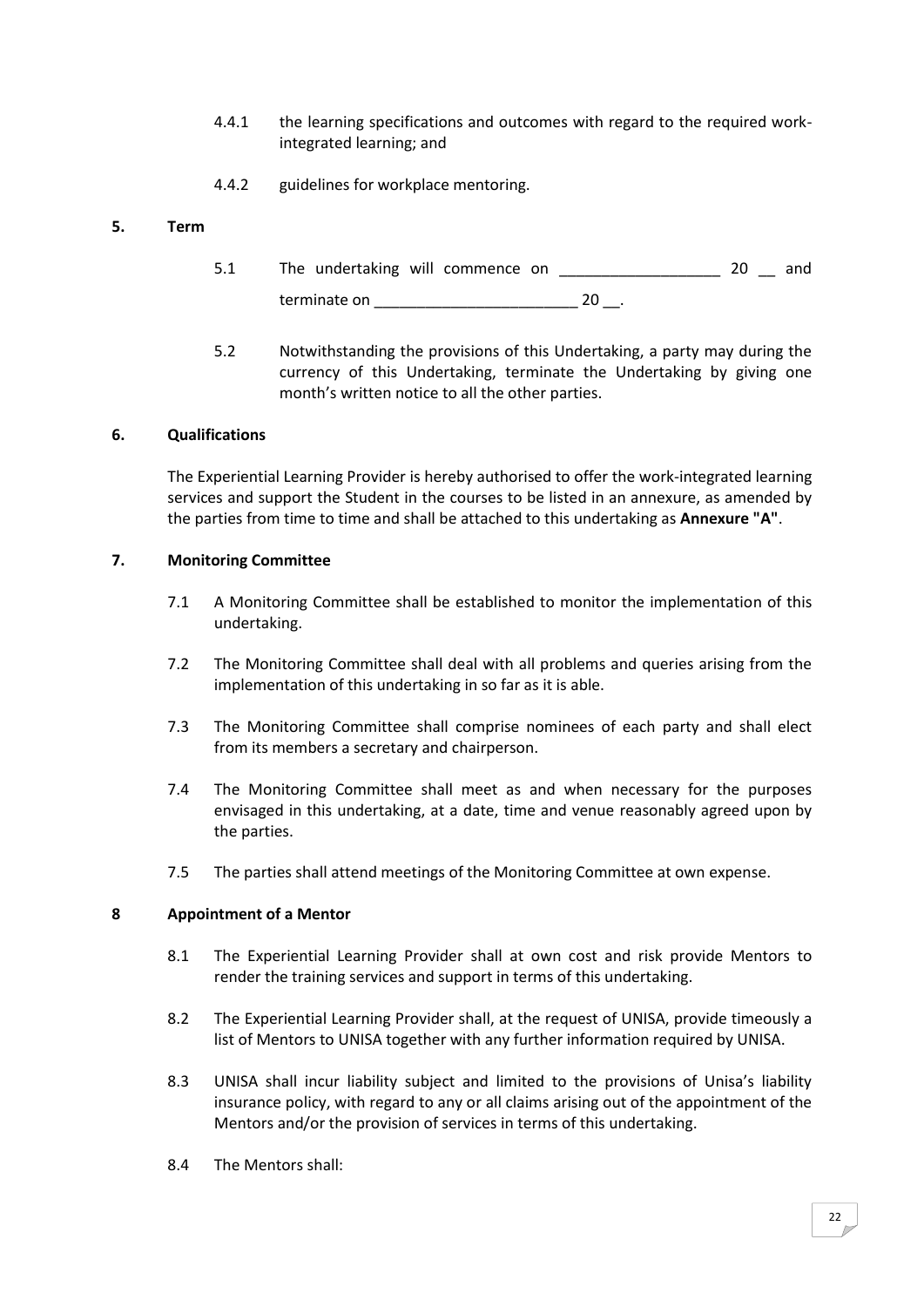- 8.4.1 be suitably qualified and experienced; and
- 8.4.2 be selected and appointed in participation with UNISA.

### **9. Intellectual Property Rights**

It is acknowledged and accepted by the parties that should they, in the performance of duties, generate any work or creation, irrespective of the form or format thereof which by its nature is capable of assuming intellectual property rights, then the intellectual property rights shall vest in UNISA, subject to the provisions of the Intellectual Property Rights from Publicly Financed Research and Development Act no 51 of 2008.

### **10. Validity/Severability**

In the event that any of the terms of this undertaking are found to be invalid, unlawful or unenforceable, such terms shall be severable for the remaining terms, which shall continue to be valid and enforceable. Any invalid term is capable of amendment to render it valid if the parties agree to negotiate an amendment to remove the invalidity.

### **11. South African Law**

This undertaking or the interpretation of any of the clauses of this undertaking shall be governed in accordance with the laws of South Africa.

### **12. Cession, Delegation or Assignment**

The Parties shall not be entitled to cede, delegate, sub-contract or transfer any of its rights and obligations in terms of this Undertaking to any person, unless the prior written consent of all the other parties have been obtained.

### **13. General**

- 13.1 This undertaking constitutes the entire undertaking between the parties who acknowledge that there are no other oral or written understandings or undertakings between them relating to the subject matter of this undertaking.
- 13.2 No amendment or consensual cancellation of this undertaking, provision or term thereof or of any undertaking, bill of exchange or other document issued or executed pursuant to or in terms of this undertaking and no settlement of any disputes arising under this undertaking and no extension of time waiver or relaxation or suspension of any of the provisions or terms of this undertaking or of any undertaking, bill of exchange or other document issued pursuant to or in terms of this undertaking shall be binding unless recorded in a written document signed by the parties.

| <b>SIGNED AT</b> | ON THIS | <b>DAY OF</b> | 20 |  |
|------------------|---------|---------------|----|--|
|                  |         |               |    |  |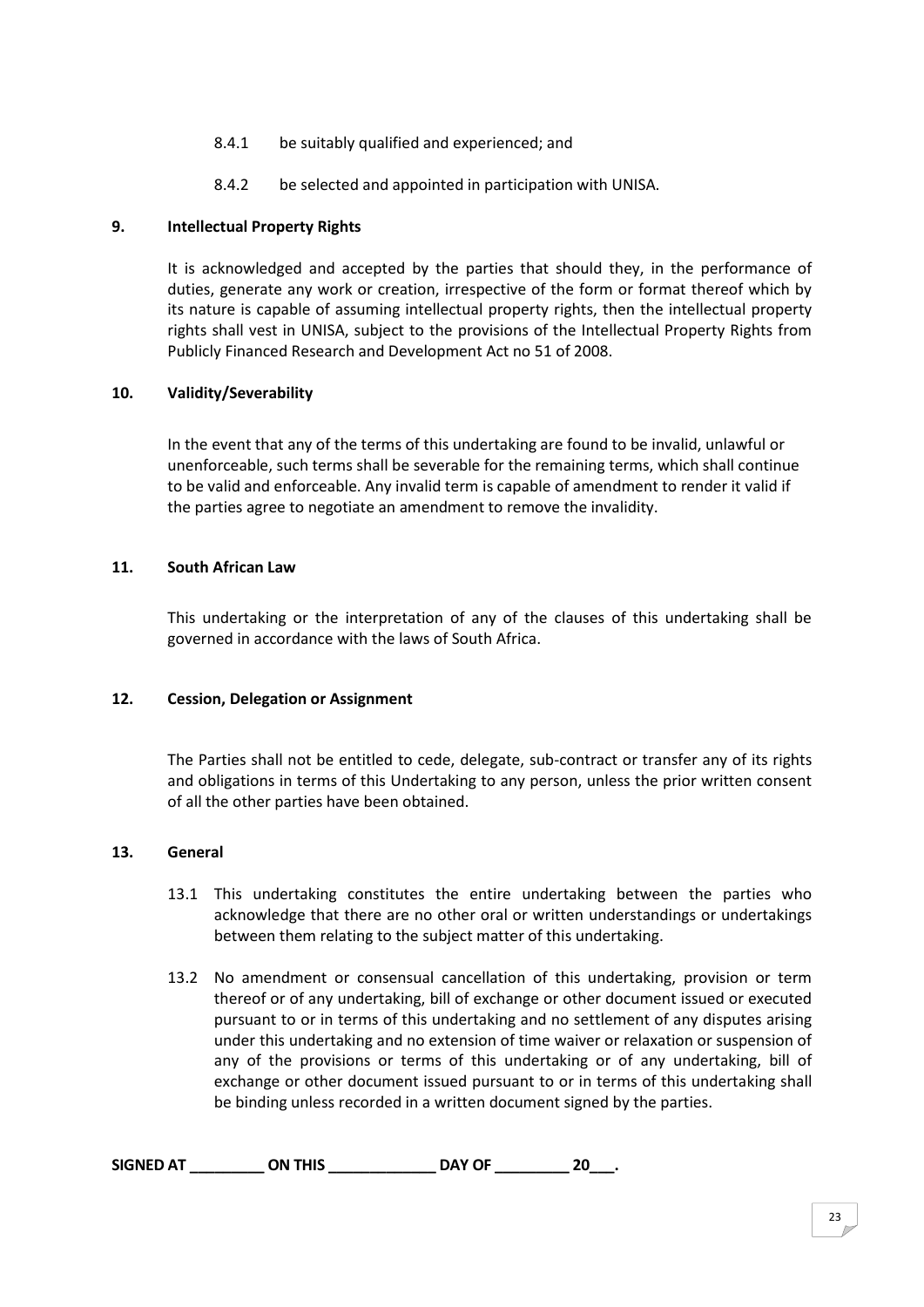| <b>AS WITNESSES:</b>       |                                                                          |
|----------------------------|--------------------------------------------------------------------------|
|                            | for UNISA (Main signatory)                                               |
|                            | for UNISA (Co-signatory)                                                 |
|                            | SIGNED AT __________ ON THIS ___________ DAY OF ________________ 20____. |
| <b>AS WITNESSES:</b>       |                                                                          |
|                            | <b>Experiential Learning Provider</b>                                    |
|                            | <b>NAME IN FULL OF DULY AUTHORIZED</b><br><b>REPRESENTATIVE</b>          |
|                            | Annexure "A"                                                             |
| Name/s of module/s:        |                                                                          |
| Code/s of module/s:        |                                                                          |
| Name of the qualification: |                                                                          |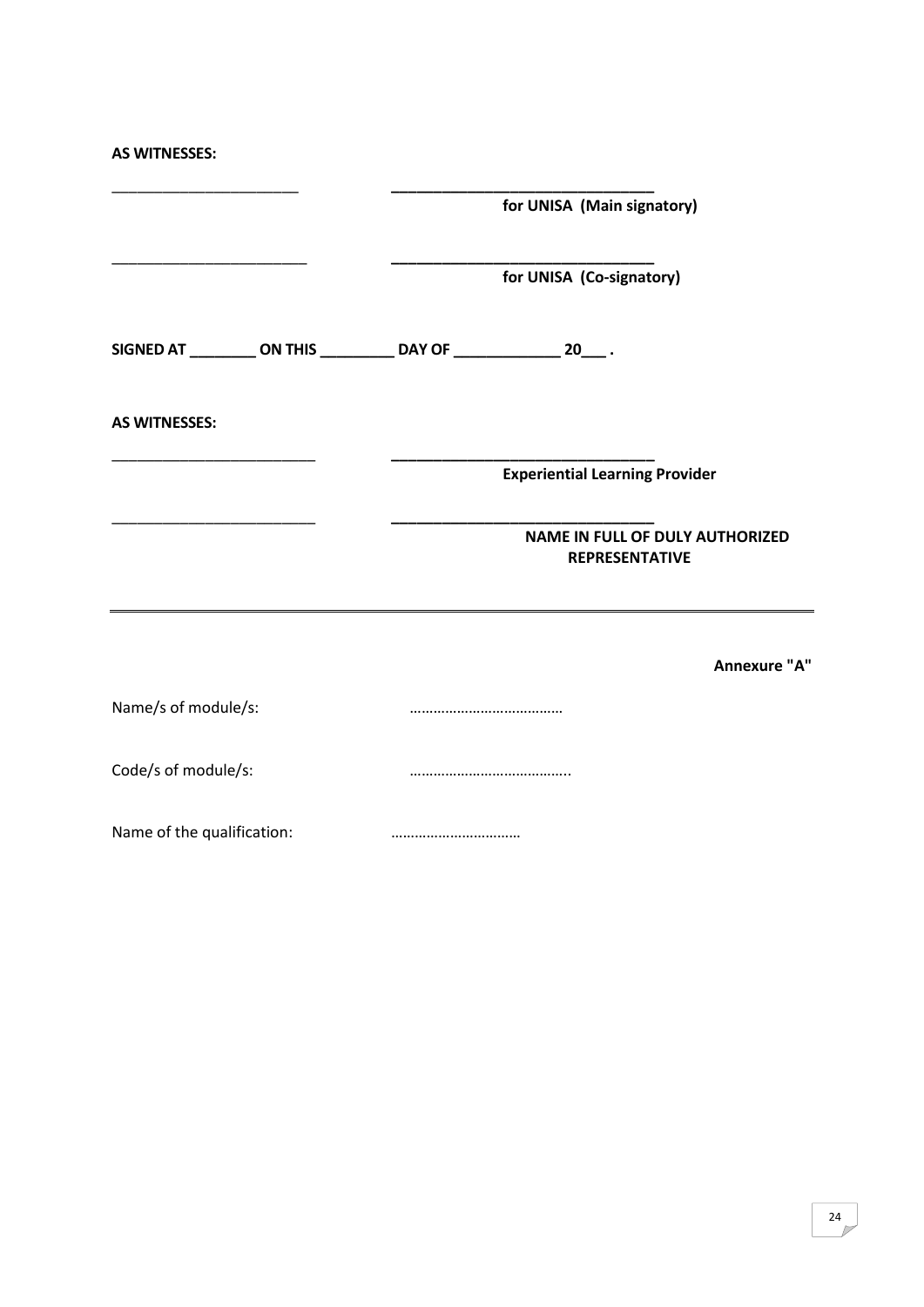**Appendix B**

# **M E M O R A N D U M O F A G R E E M E N T**

This Work-integrated Learning Agreement is entered into between:



#### **UNIVERSITY OF SOUTH AFRICA**

A legal entity established as a Public Provider of Higher Education in terms of section 20, read with section 23(3)(a)

of the Higher Education Act 101 of 1997, as amended

Hereinafter referred to as **UNISA**

Herein duly represented by \*insert name of Executive Dean\*

in her/his capacity as Executive Dean

of the College …………………………………

and herein duly represented by …………………………………..

in her/his capacity as Director of the School ………………………………………..

and

……………………………………………………………

(Name of the organisation) hereinafter referred to as the **Experiential Learning Provider** duly represented, by……………………………….. in her/his capacity as…………………………………

and

………………………………………………………………

(Title, surname & initials)

hereinafter referred to as the **Mentor**

and

………………………………………………… (Surname, initials and student number) hereinafter referred to as the **Student** The student, which is required to undergo prerequisite WIL as part of her/his studies towards a UNISA qualification

Hereinafter jointly referred to as the parties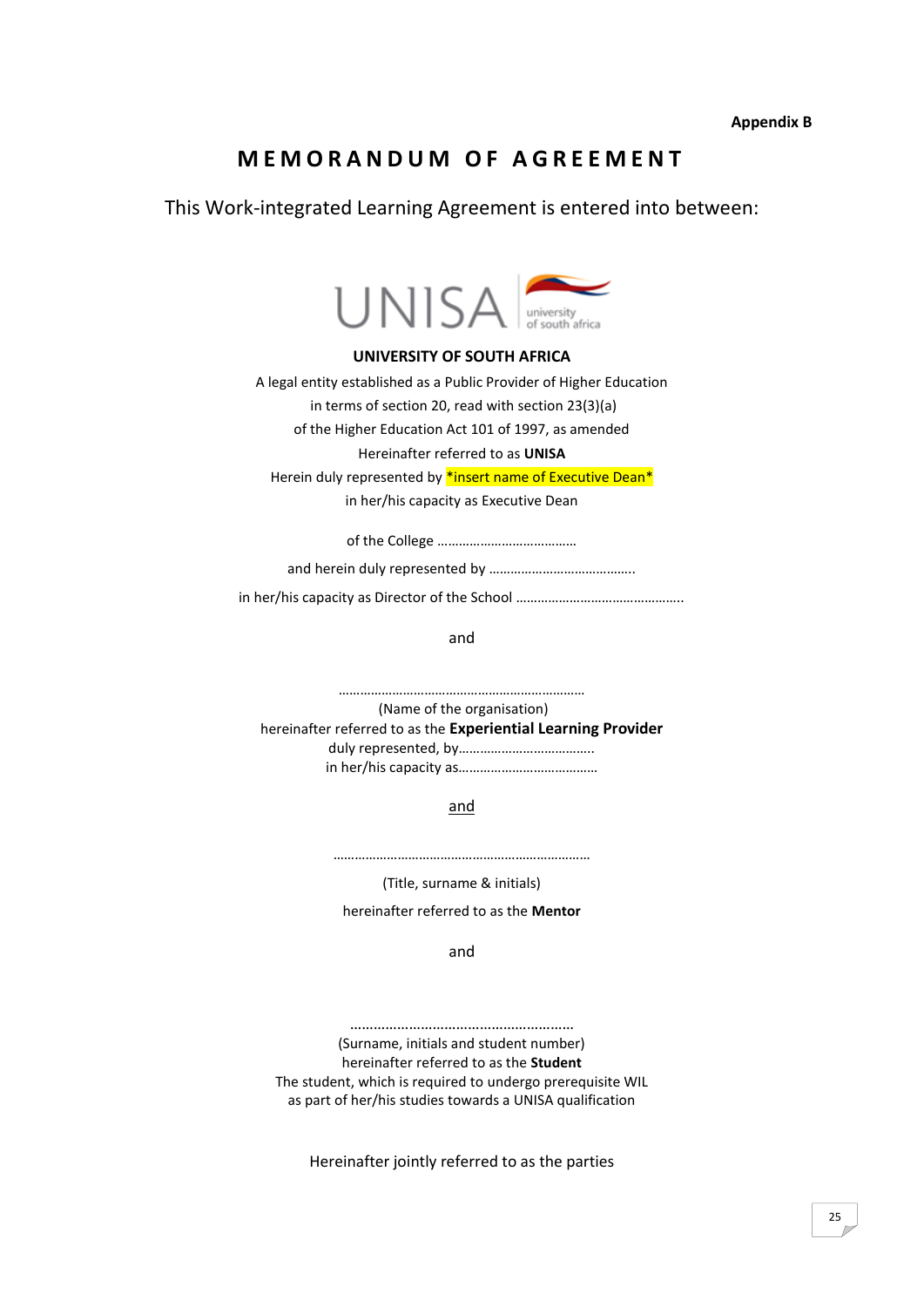### **1. Definitions**

In this agreement, unless the context otherwise indicates:

- 1.5 **Work-integrated learning** means (in accordance to Unisa's 24 June 2011 Council approved Policy: Experiential Learning) educational activities that integrate theory and practice in work-based contexts. These learning activities are assessed by the university and contribute to exit-level outcomes of a qualification.
- 1.6 **Experiential Learning Provider** means an organisation that serves as *host* to a Unisa student with regard to prerequisite work-integrated learning. Unisa, as higher education institution, is dependent upon commerce; industry; central, provincial and local government; non-profit organisations and community settings to provide the students of specified academic programmes with the relevant real-life experiences in order to complete certain prerequisite WIL outcomes.
- 1.7 **Mentor** means the individual to whom the Unisa student is assigned for her/his workintegrated learning. This person normally serves as workplace mentor that helps the student to recognise her/his strengths and weaknesses in his/her work; develop existing and new abilities, and to gain knowledge of work practices.
- 1.8 **Work-integrated learning outcomes** means learning outcomes determined during the curriculum development process, through an analysis of the vocational context, and translated into WIL learning guidelines for the student, guidelines for the workplace mentor and monitoring criteria. The learning requirements may include any one or more of assignments, reports, log books, journals, portfolios, projects or other, as specified for the module / subject.

### **3. The Experiential Learning Provider**

- 2.1 In the case where the **Experiential Learning Provider** is the student's current employer, the existing employee-employer relationship is not affected by this agreement.
- 2.2 Subject to clause 2.1, and with regard to all students, the following rights of the Experiential Learning Provider apply:
	- 2.2.1 to select one or more students in terms of organisational capacity to provide relevant work-integrated learning;
	- 2.2.2 to specify the hours of presence of the student(s) and at which working site, in order for the relevant work-integrated learning to take place;
	- 2.2.3 to expect productive work from the student(s), as per this learning agreement;
	- 2.2.4 to ensure that the student adheres to reasonable instructions and complies to standard operating and/or health and safety procedures;
	- 2.2.5 to discipline the student, in accordance with organisational procedures and acceptable standards; and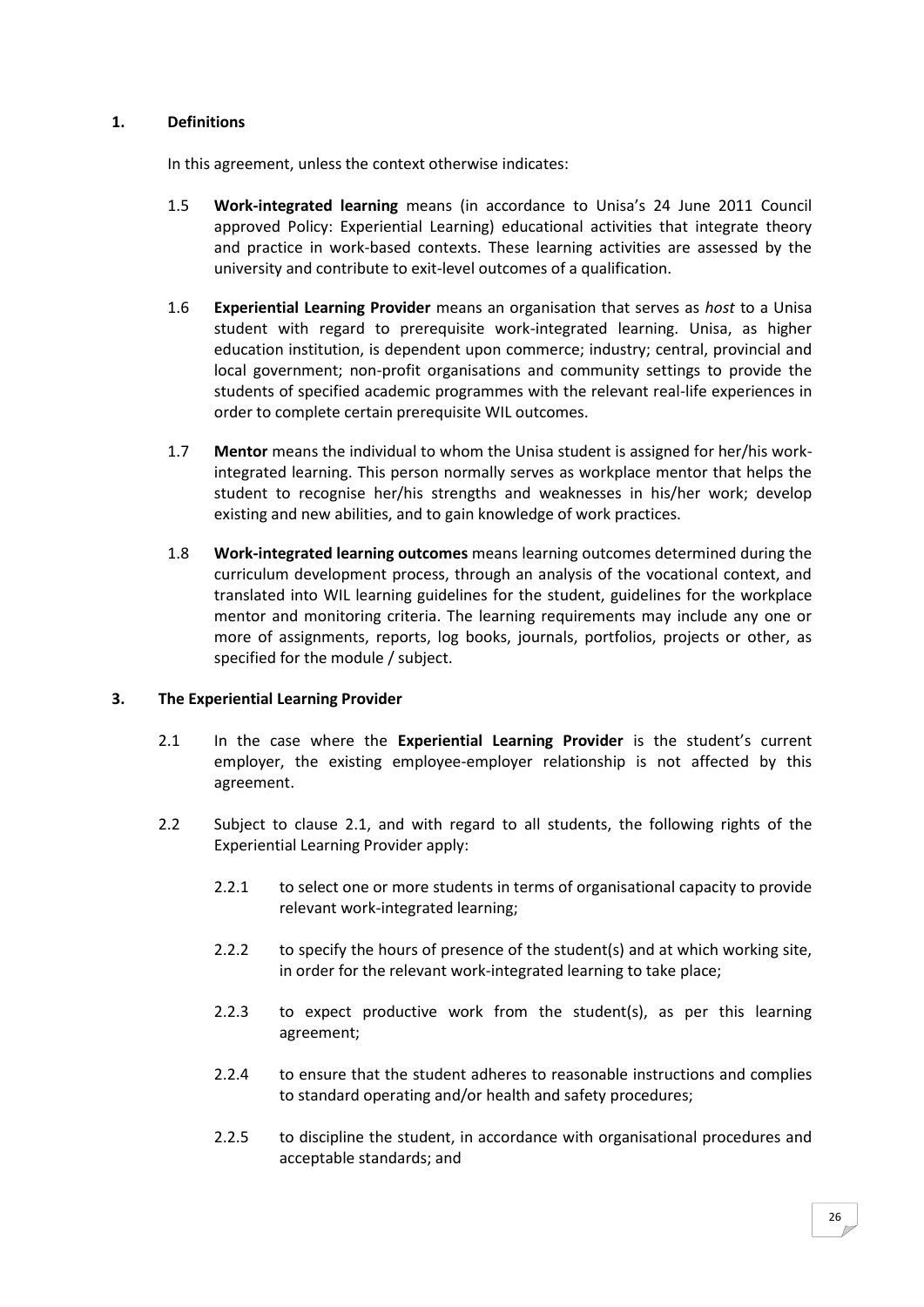- 2.2.6 to ensure non-disclosure by the student of confidential or sensitive matters.
- 2.3 The Experiential Learning Provider undertakes:
	- 2.3.10 to appoint a Mentor with regard to the agreed work-integrated learning of the student(s);
	- 2.3.11 to provide thorough induction and orientation to the student(s) with regard to the relevant organisational policies, operations and procedures, including occupational health and safety;
	- 2.3.12 to ensure a safe work environment, which complies with the relevant occupational, health and safety conditions; and to provide the necessary safety equipment and clothing;
	- 2.3.13 to provide the student(s) with the relevant learning environment and facilities to enable accomplishment of the relevant work-integrated learning outcomes, as specified by Unisa;
	- 2.3.14 to ensure mentoring, which will enable the student(s) to recognise strengths and weaknesses in his/her/their work, to develop existing and new abilities, and to gain knowledge of work practices;
	- 2.3.15 to assess the performance and the quality of the work-integrated learning evidence of the student(s);
	- 2.3.16 to verify the work-integrated learning records of the student(s);
	- 2.3.17 to allow reasonable access to Unisa to assess the progress and content of the work-integrated learning of the student(s); and
	- 2.3.18 to inform Unisa of any problems experienced and/or recommended changes.

### **3. The Student**

- 3.1 Ultimately, the Student is responsible to ensure s/he completes the prerequisite WIL requirements. In this endeavour and with regard to this learning agreement, the rights of the Student are:
	- 3.2.8 not to be exploited by the Experiential Learning Provider;
	- 3.2.9 to be provided an adequate work-integrated learning environment, reasonable access to facilities and to be mentored;
	- 3.2.10 to be provided with personal protective equipment and to receive workintegrated learning in respect of the use and limitation thereof;
	- 3.2.11 to raise grievances in accordance with the Experiential Learning Provider's procedures; and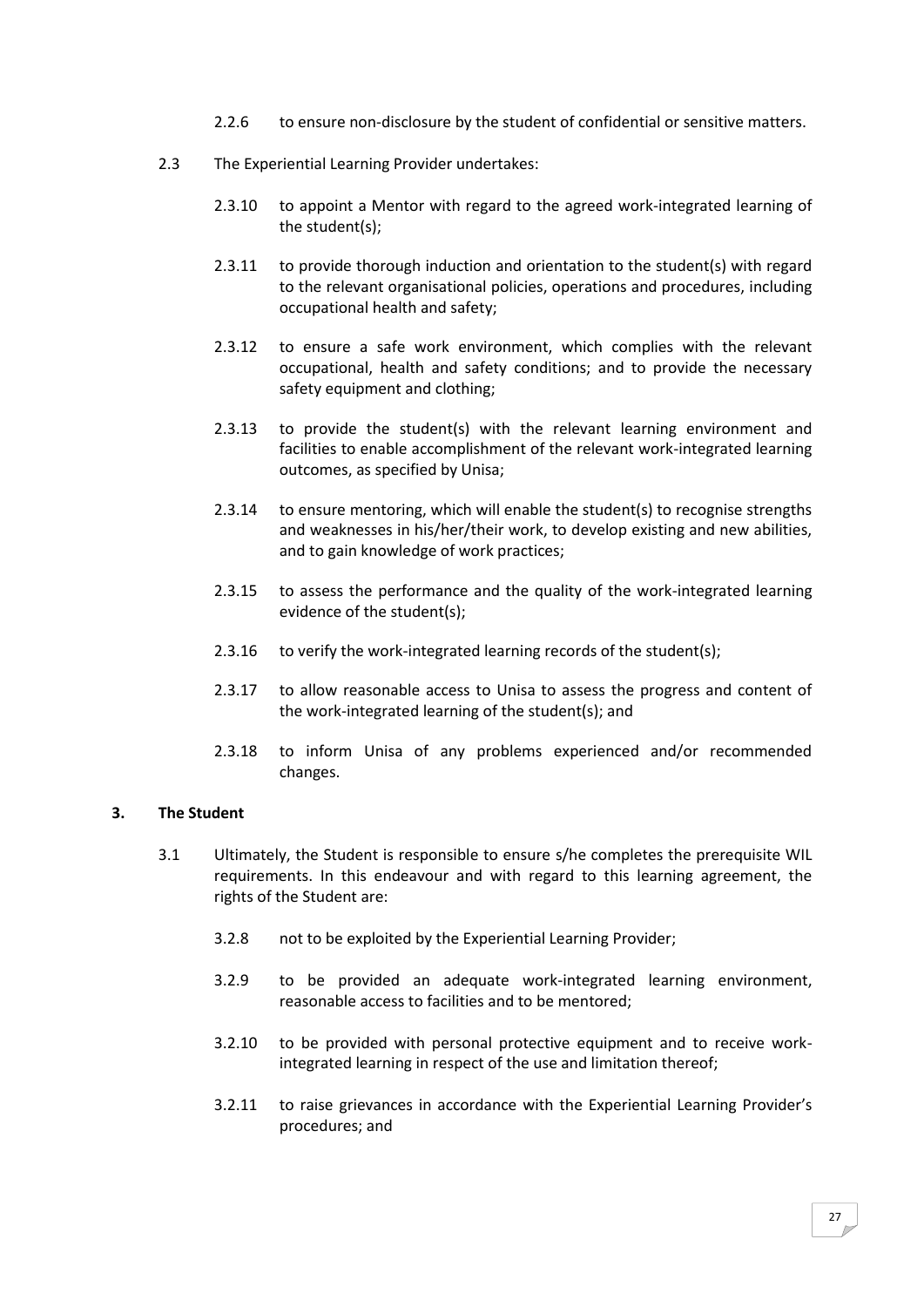- 3.2.12 to fair and objective assessment of the work-integrated learning offered at the Experiential Learning Provider.
- 3.3 The Student undertakes:
	- 3.3.1 to apply her/himself diligently to her/his work-integrated learning;
	- 3.3.2 to render productive work, as it relates to this work-integrated learning agreement;
	- 3.3.3 to self-manage her/his progress, timeous completion and quality of workintegrated learning evidence;
	- 3.3.4 to present work-integrated learning reports and/or logbooks to the Mentor, for assessment and verification;
	- 3.3.5 to submit the required work-integrated learning evidence in good time to Unisa for evaluation;
	- 3.3.6 not to represent an interest which competes or conflicts with that of the Experiential Learning Provider; and
	- 3.3.7 not to take part in any labour dispute activities, unless entitled thereto through a formal employment relationship between the Student and the Experiential Learning Provider

### **4. UNISA**

- 4.3 Unisa ultimately remains responsible for verifying the attainment of the predetermined WIL outcomes by individual students.
- 4.4 To this end, the rights of Unisa include:
	- 4.4.1 to enter into agreements such as this one, in order to ensure delivery of competent graduates; and
	- 4.4.2 to make use of independent contractors to facilitate placement of students and/or monitoring the prerequisite WIL of students at suitable Experiential Learning Provider.
- 4.3 Unisa undertakes to provide the Students with:
	- 4.3.3 Work-integrated learning materials, frameworks and guidelines to facilitate the required learning and the production of evidence of such workintegrated learning, e.g. portfolio guidelines or project specifications; and
	- 4.3.4 documents to record the work-integrated learning acquired /completed, e.g. logbooks.
- 4.4 Unisa undertakes to present the Experiential Learning Provider with: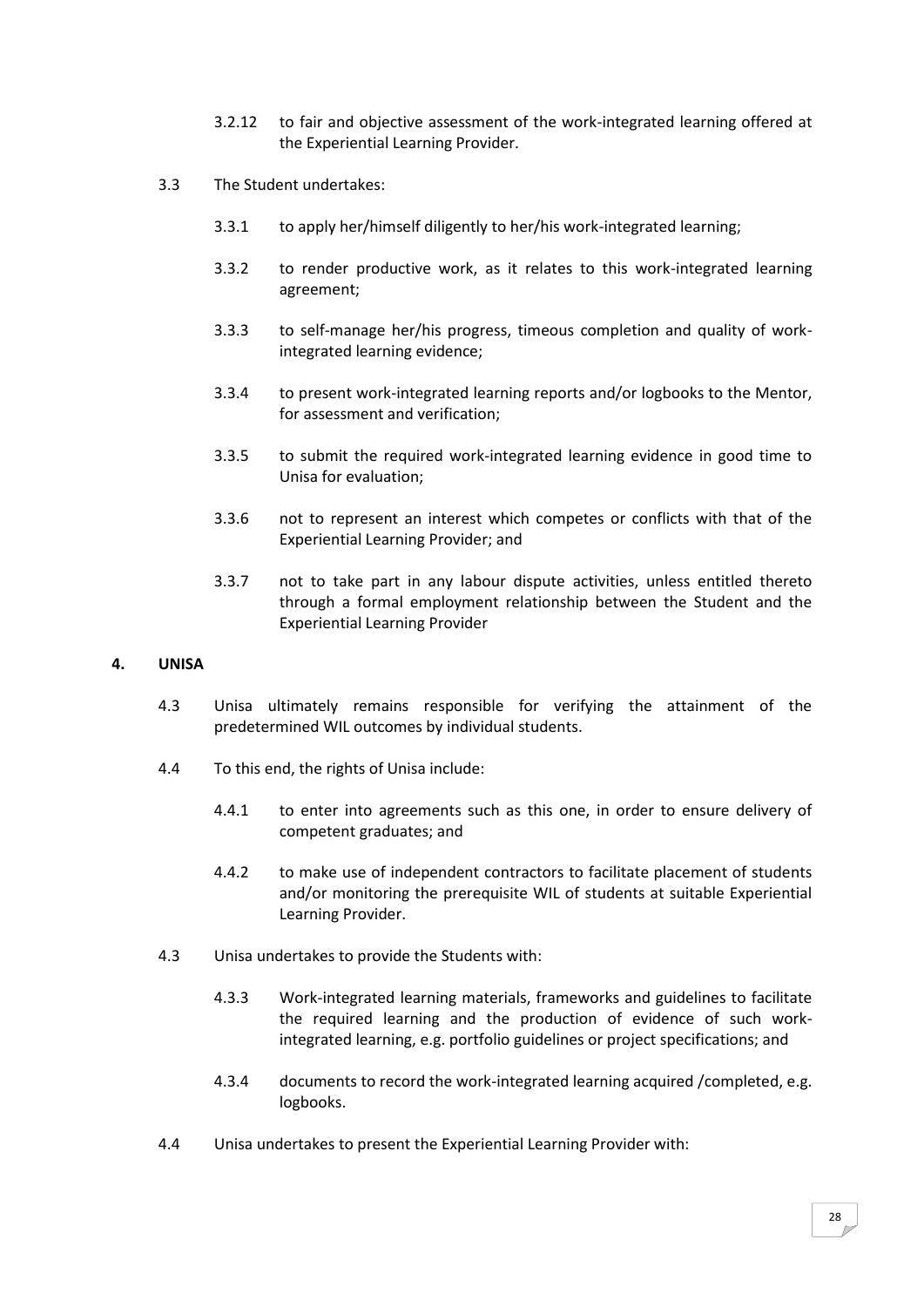- 4.4.3 the learning specifications and outcomes with regard to the required workintegrated learning; and
- 4.4.4 guidelines for workplace mentoring.

### **5. Term**

- 5.3 The agreement will commence on \_\_\_\_\_\_\_\_\_\_\_\_\_\_\_\_\_\_\_ 20 \_\_ and terminate on  $20$ .
- 5.4 Notwithstanding the provisions of this Agreement, a party may during the currency of this Agreement, terminate the Agreement by giving one month's written notice to all the other parties.

### **6. Qualifications**

The Experiential Learning Provider is hereby authorised to offer the work-integrated learning services and support the Student in the courses to be listed in an annexure, as amended by the parties from time to time and shall be attached to this agreement as **Annexure "A"**.

### **7. Monitoring Committee**

- 7.1 A Monitoring Committee shall be established to monitor the implementation of this agreement.
- 7.2 The Monitoring Committee shall deal with all problems and queries arising from the implementation of this agreement in so far as it is able.
- 7.3 The Monitoring Committee shall comprise nominees of each party and shall elect from its members a secretary and chairperson.
- 7.4 The Monitoring Committee shall meet as and when necessary for the purposes envisaged in this agreement, at a date, time and venue reasonably agreed upon by the parties.
- 7.5 The parties shall attend meetings of the Monitoring Committee at own expense.

### **8 Appointment of a Mentor**

- 8.1 The Experiential Learning Provider shall at own cost and risk provide Mentors to render the training services and support in terms of this agreement.
- 8.2 The Experiential Learning Provider shall, at the request of UNISA, provide timeously a list of Mentors to UNISA together with any further information required by UNISA.
- 8.3 UNISA shall incur liability subject and limited to the provisions of Unisa's liability insurance policy, with regard to any or all claims arising out of the appointment of the Mentors and/or the provision of services in terms of this agreement.
- 8.4 The Mentors shall: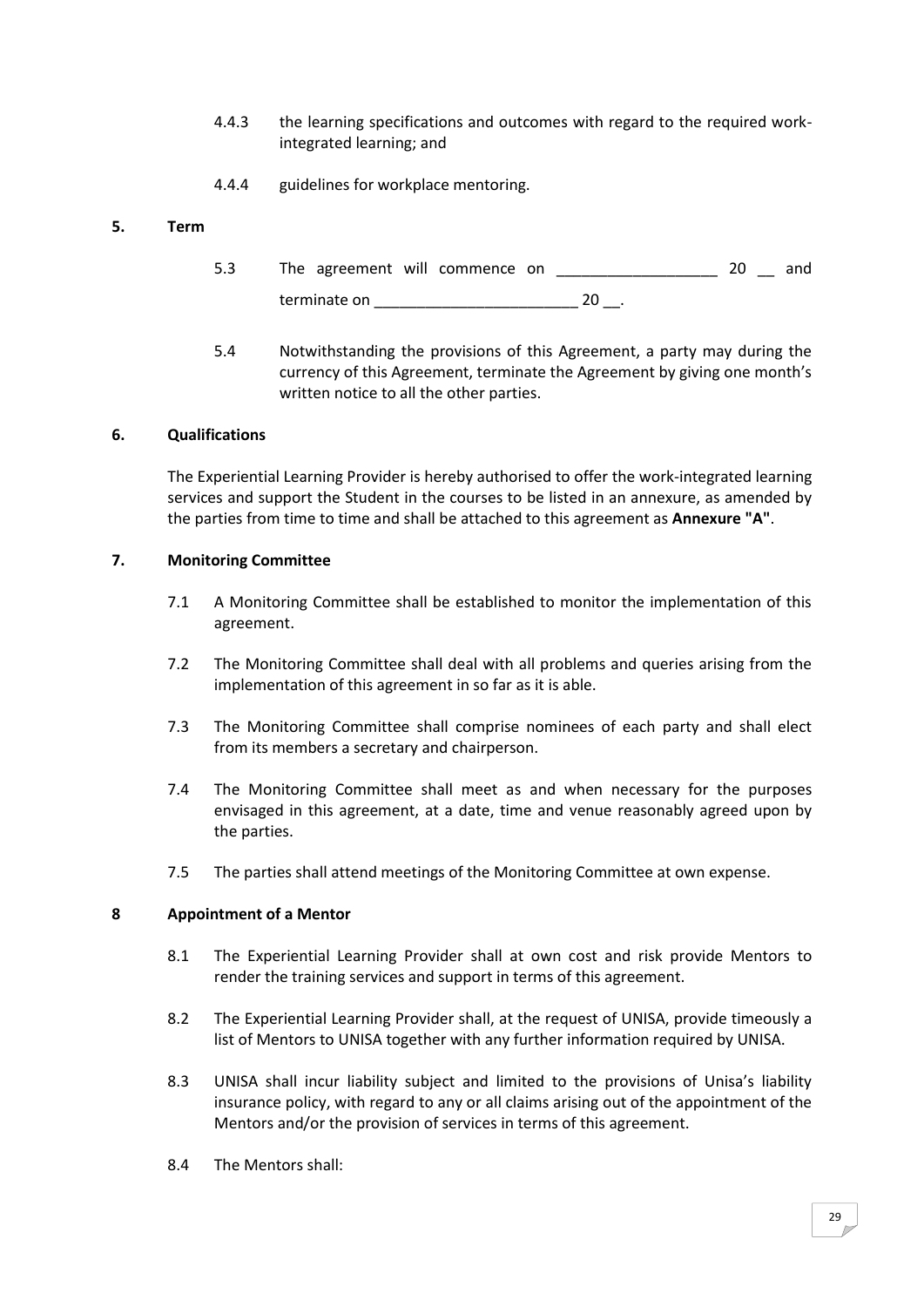- 8.4.1 be suitably qualified and experienced; and
- 8.4.2 be selected and appointed in participation with UNISA.

### **9. Intellectual Property Rights**

It is acknowledged and accepted by the parties that should they, in the performance of duties, generate any work or creation, irrespective of the form or format thereof which by its nature is capable of assuming intellectual property rights, then the intellectual property rights shall vest in UNISA, subject to the provisions of the Intellectual Property Rights from Publicly Financed Research and Development Act no 51 of 2008.

### **10. Validity/Severability**

In the event that any of the terms of this agreement are found to be invalid, unlawful or unenforceable, such terms shall be severable for the remaining terms, which shall continue to be valid and enforceable. Any invalid term is capable of amendment to render it valid if the parties agree to negotiate an amendment to remove the invalidity.

### **11. South African Law**

This agreement or the interpretation of any of the clauses of this agreement shall be governed in accordance with the laws of South Africa.

### **12. Cession, Delegation or Assignment**

The Parties shall not be entitled to cede, delegate, sub-contract or transfer any of its rights and obligations in terms of this Agreement to any person, unless the prior written consent of all the other parties have been obtained.

### **13. General**

- 13.1 This agreement constitutes the entire agreement between the parties who acknowledge that there are no other oral or written understandings or agreements between them relating to the subject matter of this agreement.
- 13.2 No amendment or consensual cancellation of this agreement, provision or term thereof or of any agreement, bill of exchange or other document issued or executed pursuant to or in terms of this agreement and no settlement of any disputes arising under this agreement and no extension of time waiver or relaxation or suspension of any of the provisions or terms of this agreement or of any agreement, bill of exchange or other document issued pursuant to or in terms of this agreement shall be binding unless recorded in a written document signed by the parties.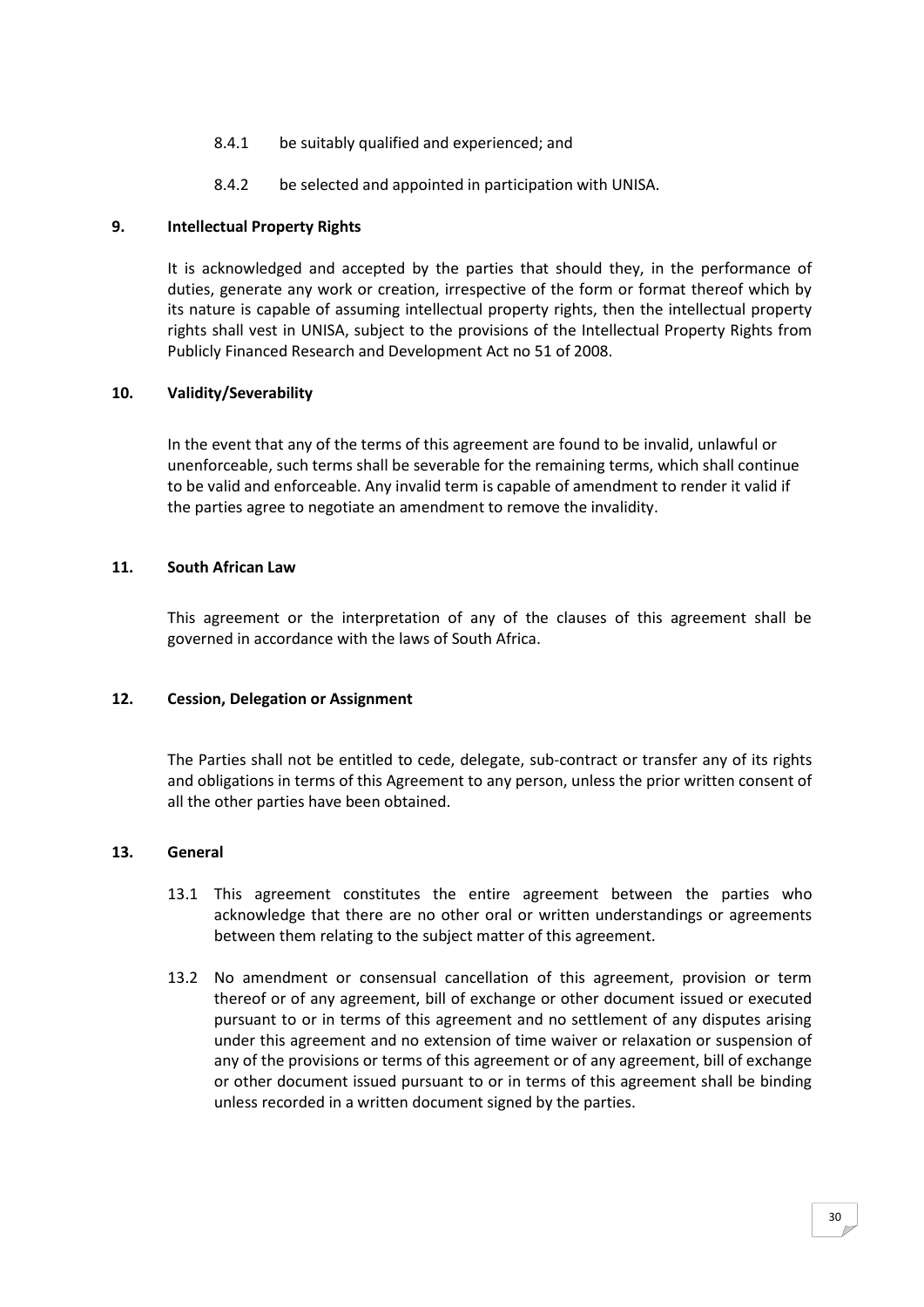|                                                               | SIGNED AT ____________ ON THIS __________________ DAY OF ____________ 20____. |                                       |                                        |
|---------------------------------------------------------------|-------------------------------------------------------------------------------|---------------------------------------|----------------------------------------|
| <b>AS WITNESSES:</b>                                          |                                                                               |                                       |                                        |
|                                                               |                                                                               | for UNISA (Main signatory)            |                                        |
|                                                               |                                                                               | for UNISA (Co-signatory)              |                                        |
|                                                               | SIGNED AT __________ ON THIS ____________ DAY OF ________________ 20____.     |                                       |                                        |
| <b>AS WITNESSES:</b>                                          |                                                                               |                                       |                                        |
|                                                               |                                                                               | <b>Experiential Learning Provider</b> |                                        |
| <u> 1989 - Johann Marie Barn, mars ann an t-Amhain an t-A</u> |                                                                               | <b>REPRESENTATIVE</b>                 | <b>NAME IN FULL OF DULY AUTHORIZED</b> |
|                                                               | SIGNED AT __________ ON THIS ____________ DAY OF ________________ 20____.     |                                       |                                        |
| <b>AS WITNESSES:</b>                                          |                                                                               |                                       |                                        |
|                                                               |                                                                               | <b>Mentor</b>                         |                                        |
|                                                               |                                                                               | <b>REPRESENTATIVE</b>                 | <b>NAME IN FULL OF DULY AUTHORIZED</b> |
|                                                               | SIGNED AT __________ ON THIS ____________ DAY OF ________________ 20____.     |                                       |                                        |
| <b>AS WITNESSES:</b>                                          |                                                                               |                                       |                                        |
|                                                               |                                                                               | <b>The Student</b>                    |                                        |